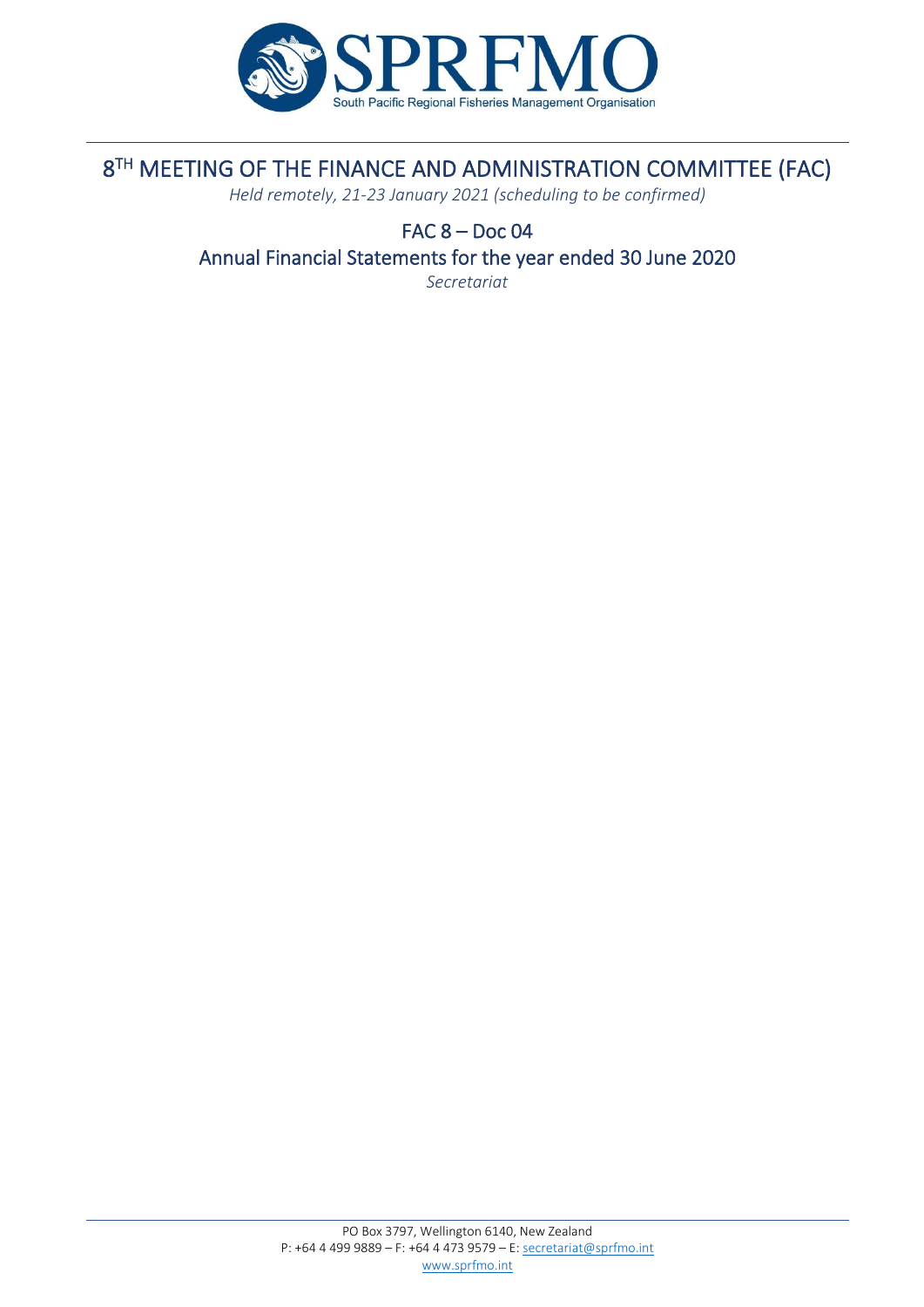

# SPRFMO SPECIAL PURPOSE FINANCIAL STATEMENTS

For the year ended 30 June 2020

SPRFMO FINANCIAL REPORT

SPRFMO Secretariat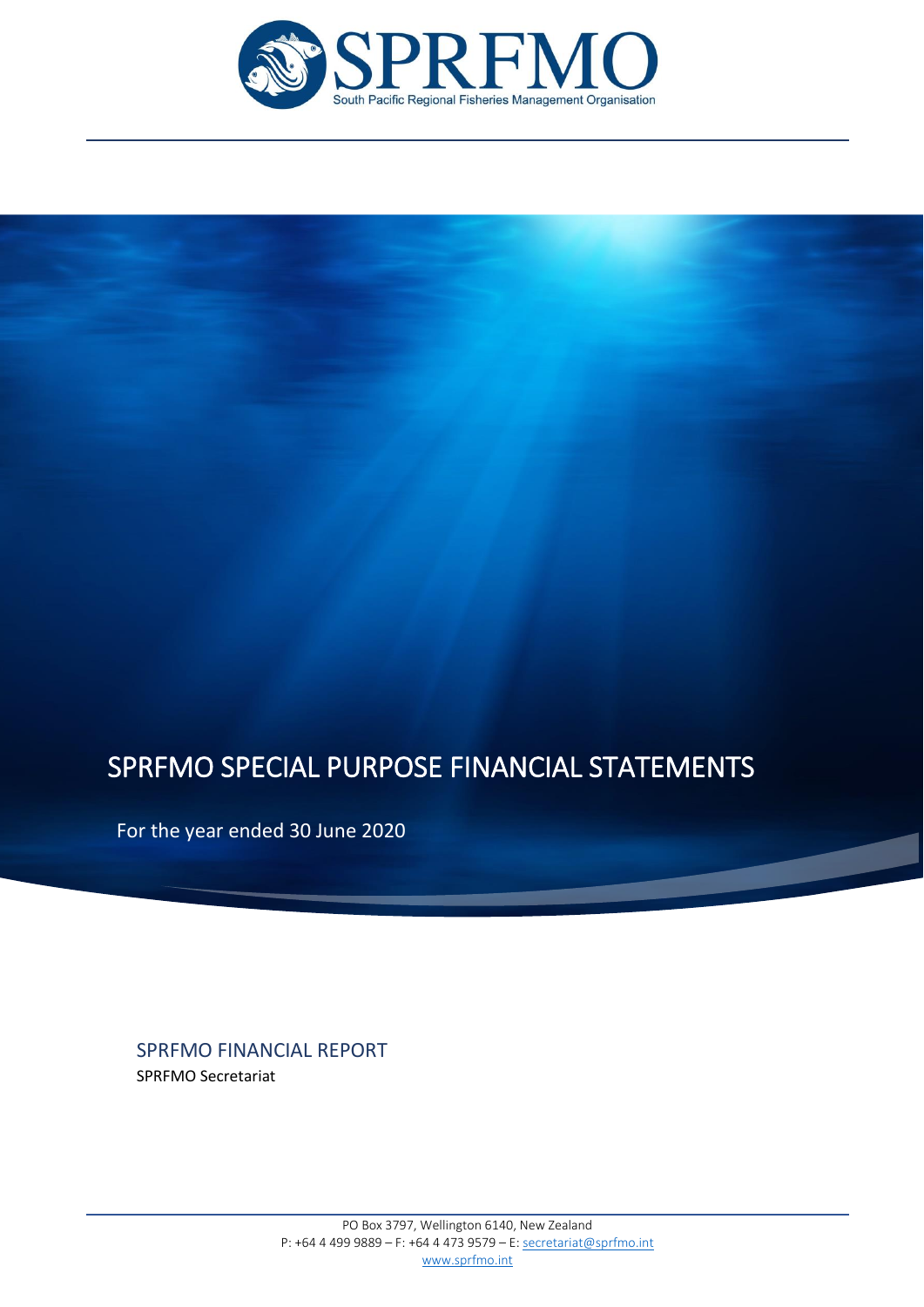

# **TABLE OF CONTENTS**

<span id="page-2-0"></span>

| 1. |                                                                                    |  |
|----|------------------------------------------------------------------------------------|--|
| 2. |                                                                                    |  |
| 3. |                                                                                    |  |
| 4. |                                                                                    |  |
| 5. |                                                                                    |  |
| 6. |                                                                                    |  |
| 7. |                                                                                    |  |
| 8. |                                                                                    |  |
| 9. |                                                                                    |  |
|    |                                                                                    |  |
|    | 11. CNCP Voluntary Contributions Received in Advance for Financial Year 2020-21 12 |  |
|    |                                                                                    |  |
|    |                                                                                    |  |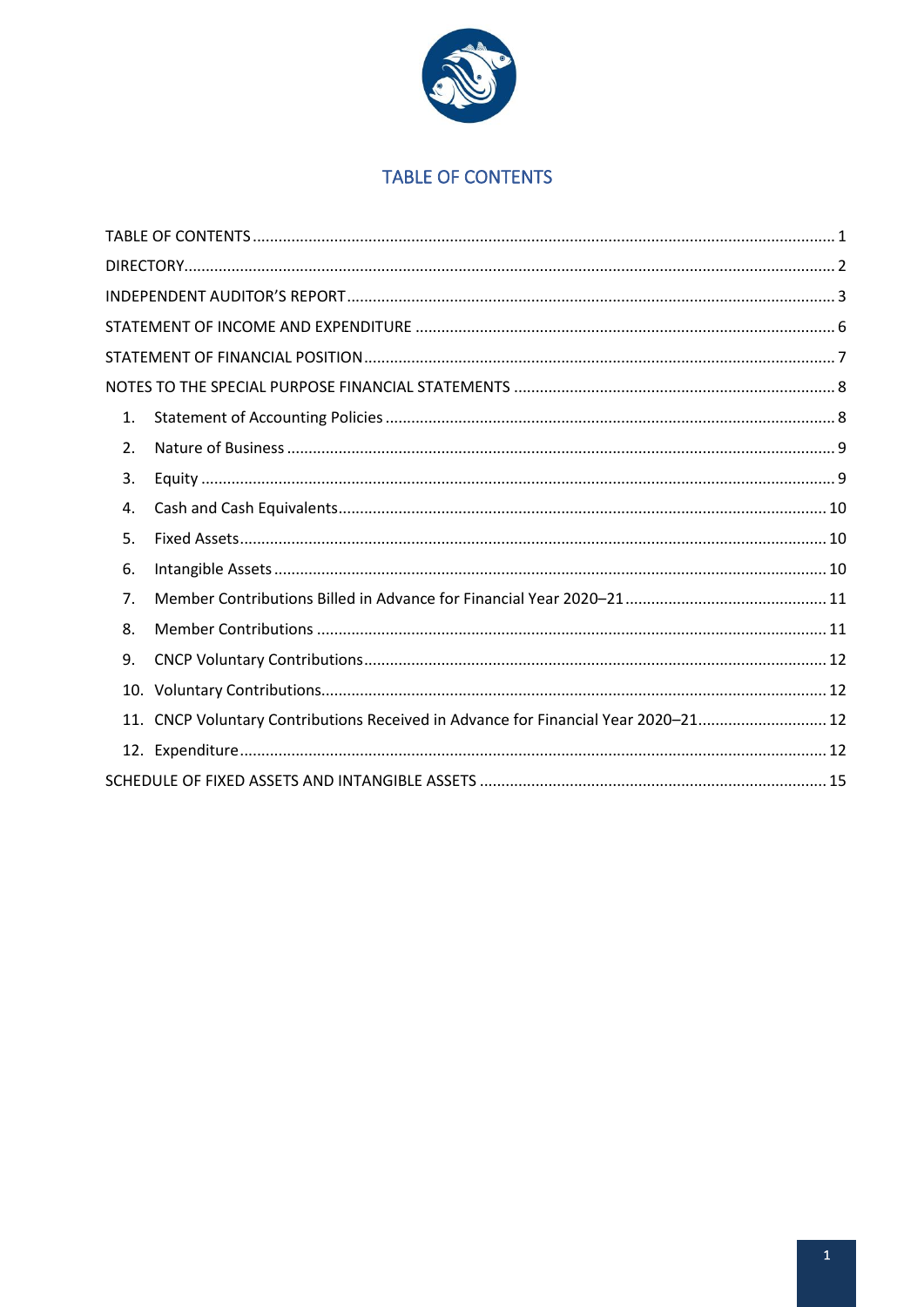

# SPRFMO SPECIAL PURPOSE FINANCIAL STATEMENTS

For the year ended 30 June 2020

# **DIRECTORY**

#### <span id="page-3-0"></span>MEMBERS OF THE COMMISSION

Australia Republic of Chile People's Republic of China Cook Islands Republic of Cuba Republic of Ecuador European Union The Kingdom of Denmark in respect of Faroe Islands Republic of Korea New Zealand Republic of Peru Russian Federation Chinese Taipei The United States of America Republic of Vanuatu

#### ACTING EXECUTIVE SECRETARY

Mr Craig Loveridge

COMMISSION CHAIRPERSON Mr Osvaldo Urrutia

FINANCE & ADMINISTRATION COMMITTEE CHAIRPERSON

Ms Kerrie Robertson

BANKERS Bank of New Zealand

#### NATURE OF BUSINESS

Inter-Governmental Organisation for ensuring the long-term conservation and sustainable use of fisheries resources and, in so doing, to safeguard the marine ecosystems in which these resources occur.

AUDITORS Crowe New Zealand Audit Partnership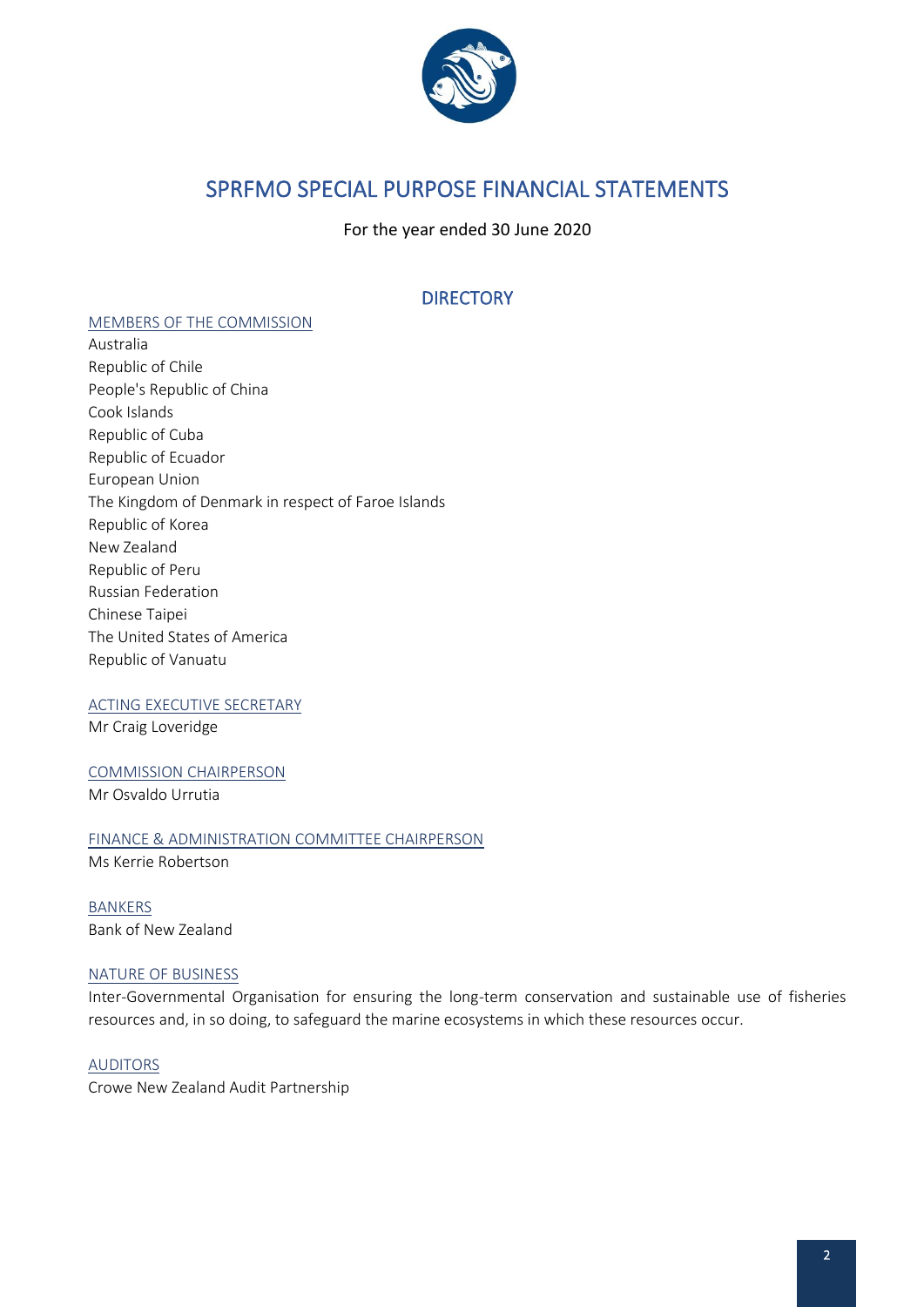

#### **INDEPENDENT AUDITOR'S REPORT**

**To the Commission of South Pacific Regional Fisheries Management Organisation**

#### **Opinion**

We have audited the special purpose financial statements of South Pacific Regional Fisheries Management Organisation (the Organisation) on pages 6 to 14, which comprise the statement of financial position as at 30 June 2020 and the statements of income and expenditure for the year then ended, and notes to the special purpose financial statements, including a summary of significant accounting policies.

In our opinion, the accompanying special purpose financial statements present fairly, in all material respects, the financial position of the Organisation as at 30 June 2020, and its financial performance and its cash flows for the year then ended in accordance with Financial Regulations of the Commission.

#### **Basis for Opinion**

We conducted our audit in accordance with International Standards on Auditing (New Zealand) (ISAs (NZ)). Our responsibilities under those standards are further described in the *Auditor's Responsibilities for the Audit of the Special Purpose Financial Statements* section of our report. We are independent of the Organisation in accordance with Professional and Ethical Standard 1 *International Code of Ethics for*  Assurance Practitioners (including International Independence Standards) (New Zealand) issued by the New Zealand Auditing and Assurance Standards Board, and we have fulfilled our other ethical responsibilities in accordance with these requirements. We believe that the audit evidence we have obtained is sufficient and appropriate to provide a basis for our opinion.

Other than in our capacity as auditor we have no relationship with, or interests in, the Organisation.

#### **Emphasis of Matter – Basis of Accounting and Restriction on Distribution**

We draw attention to Note 1 to the special purpose financial statements, which describes the basis of accounting. The special purpose financial statements are prepared to comply with the Financial Regulations of the Commission. As a result, the special purpose financial statements may not be suitable for another purpose. Our report is intended solely for the Organisation and should not be distributed to parties other than the Organisation and its members. Our opinion is not modified in respect of this matter.

#### **Other Matter**

The special purpose financial statements of the Organisation for the year ended 30 June 2019 were audited by another auditor who expressed an unmodified opinion on those statements on 1 October 2019.

#### **Responsibilities of the Management for the Special Purpose Financial Statements**

The Secretariat, on behalf of the Organisation, are responsible for the preparation of the special purpose financial statements in accordance with the Financial Regulations of the Commission and for such internal

**Crowe New Zealand Audit Partnership**

Level 1, Findex House 57 Willis Street, Wellington 6011 PO Box 11976 Manners Street, Wellington 6142 New Zealand

Main +64 (4) 471 0006 Fax +64 (4) 566 6077 www.crowe.nz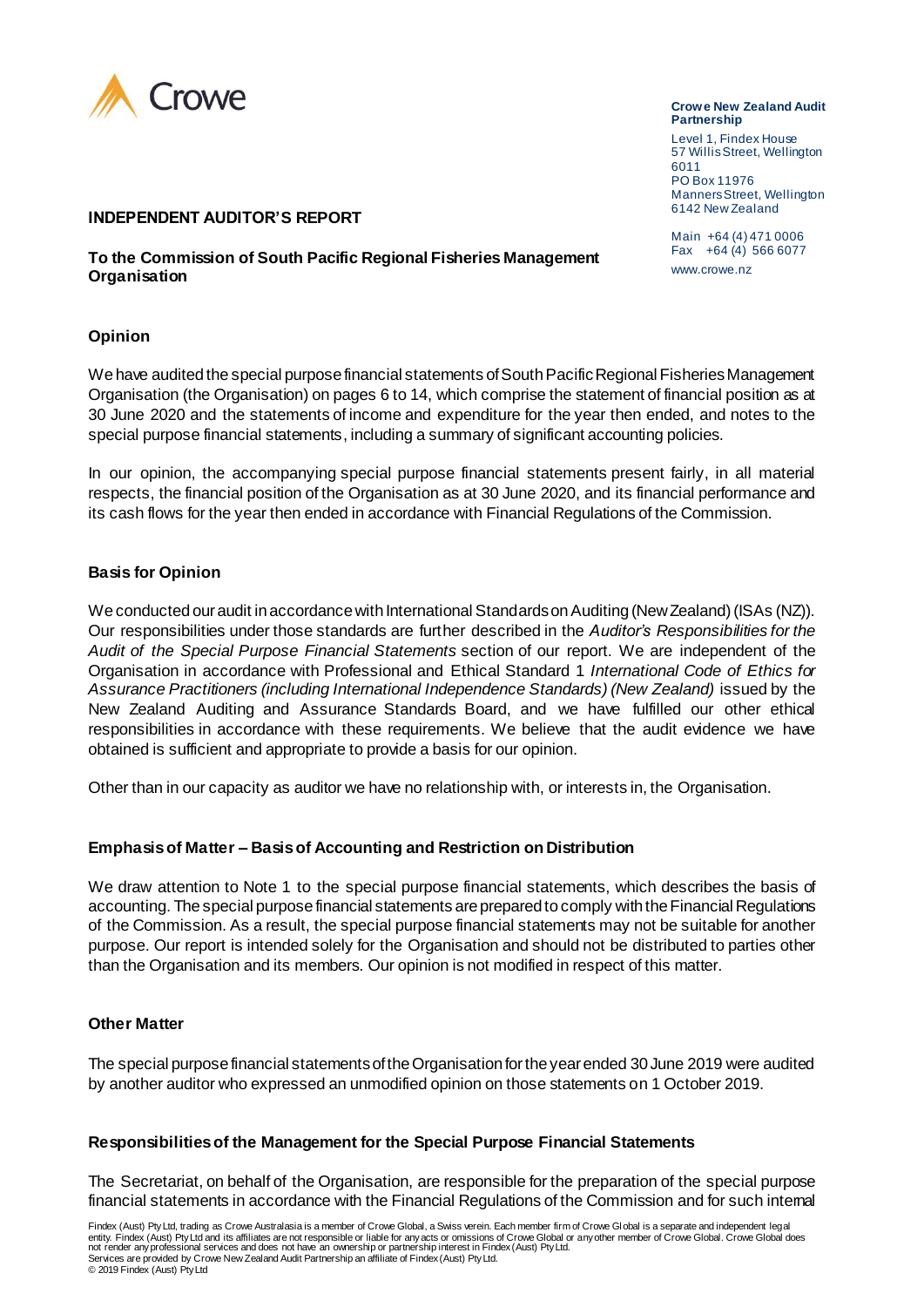

control as the Management determine is necessary to enable the preparation of special purpose financial statements that are free from material misstatement, whether due to fraud or error.

In preparing the special purpose financial statements, the Management are responsible for assessing the Organisation's ability to continue as a going concern, disclosing, as applicable, matters related to going concern and using the going concern basis of accounting unless the Management either intend to liquidate the Organisation or to cease operations, or have no realistic alternative but to do so.

#### **Auditor's Responsibilities for the Audit of the Special Purpose Financial Statements**

Our objectives are to obtain reasonable assurance about whether the special purpose financial statements as a whole are free from material misstatement, whether due to fraud or error, and to issue an auditor's report that includes our opinion. Reasonable assurance is a high level of assurance but is not a guarantee that an audit conducted in accordance with ISAs (NZ) will always detect a material misstatement when it exists. Misstatements can arise from fraud or error and are considered material if, individually or in the aggregate, they could reasonably be expected to influence the decisions of users taken on the basis of these special purpose financial statements.

As part of an audit in accordance with ISAs (NZ), we exercise professional judgement and maintain professional scepticism throughout the audit. We also:

- Identify and assess the risks of material misstatement of the special purpose financial statements, whether due to fraud or error, design and perform audit procedures responsive to those risks, and obtain audit evidence that is sufficient and appropriate to provide a basis for our opinion. The risk of not detecting a material misstatement resulting from fraud is higher than for one resulting from error, as fraud may involve collusion, forgery, intentional omissions, misrepresentations, or the override of internal control.
- **•** Obtain an understanding of internal control relevant to the audit in order to design audit procedures that are appropriate in the circumstances, but not for the purpose of expressing an opinion on the effectiveness of the Organisation's internal control.
- Conclude on the appropriateness of the use of the going concern basis of accounting by the Commission and, based on the audit evidence obtained, whether a material uncertainty exists related to events or conditions that may cast significant doubt on the Organisation's ability to continue as a going concern. If we conclude that a material uncertainty exists, we are required to draw attention in our auditor's report to the related disclosures in the special purpose financial statements or, if such disclosures are inadequate, to modify our opinion. Our conclusions are based on the audit evidence obtained up to the date of our auditor's report. However, future events or conditions may cause the Organisation to cease to continue as a going concern
- Evaluate the overall presentation, structure and content of the special purpose financial statements, including the disclosures, and whether the special purpose financial statements represent the underlying transactions and events in a manner that achieves fair presentation.

We communicate with the Commission regarding, among other matters, the planned scope and timing of the audit and significant audit findings, including any significant deficiencies in internal control that we identify during our audit.

#### **Restriction on Use**

This report is made solely to the Organisation's members, as a body. Our audit has been undertaken so that we might state to the Organisation's members those matters we are required to state to them in an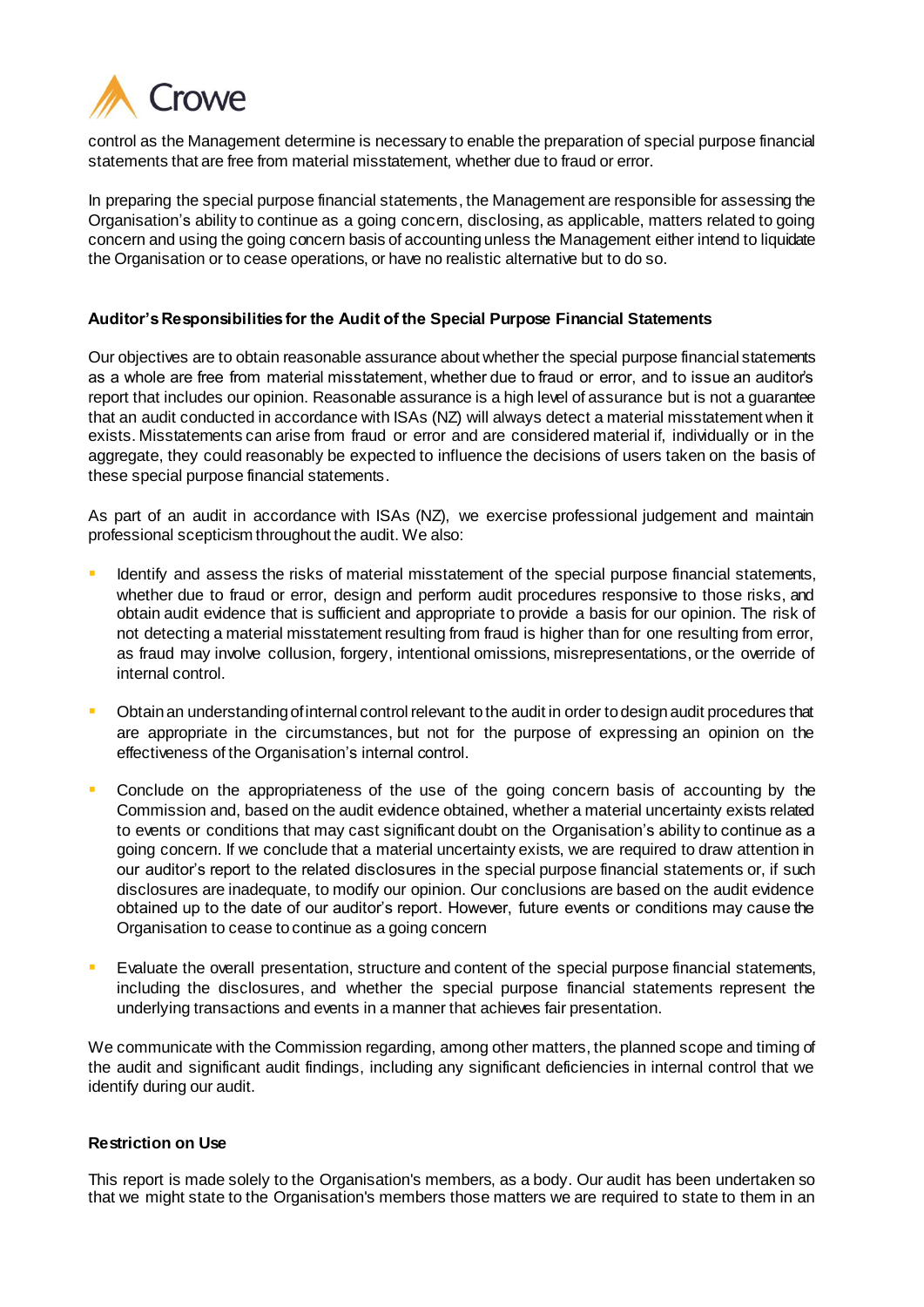

auditor's report and for no other purpose. To the fullest extent permitted by law, we do not accept or assume responsibility to anyone other than the Organisation and the Organisation's members as a body, for our audit work, for this report, or for the opinions we have formed.

trune

**Crowe New Zealand Audit Partnership**  CHARTERED ACCOUNTANTS 11 November 2020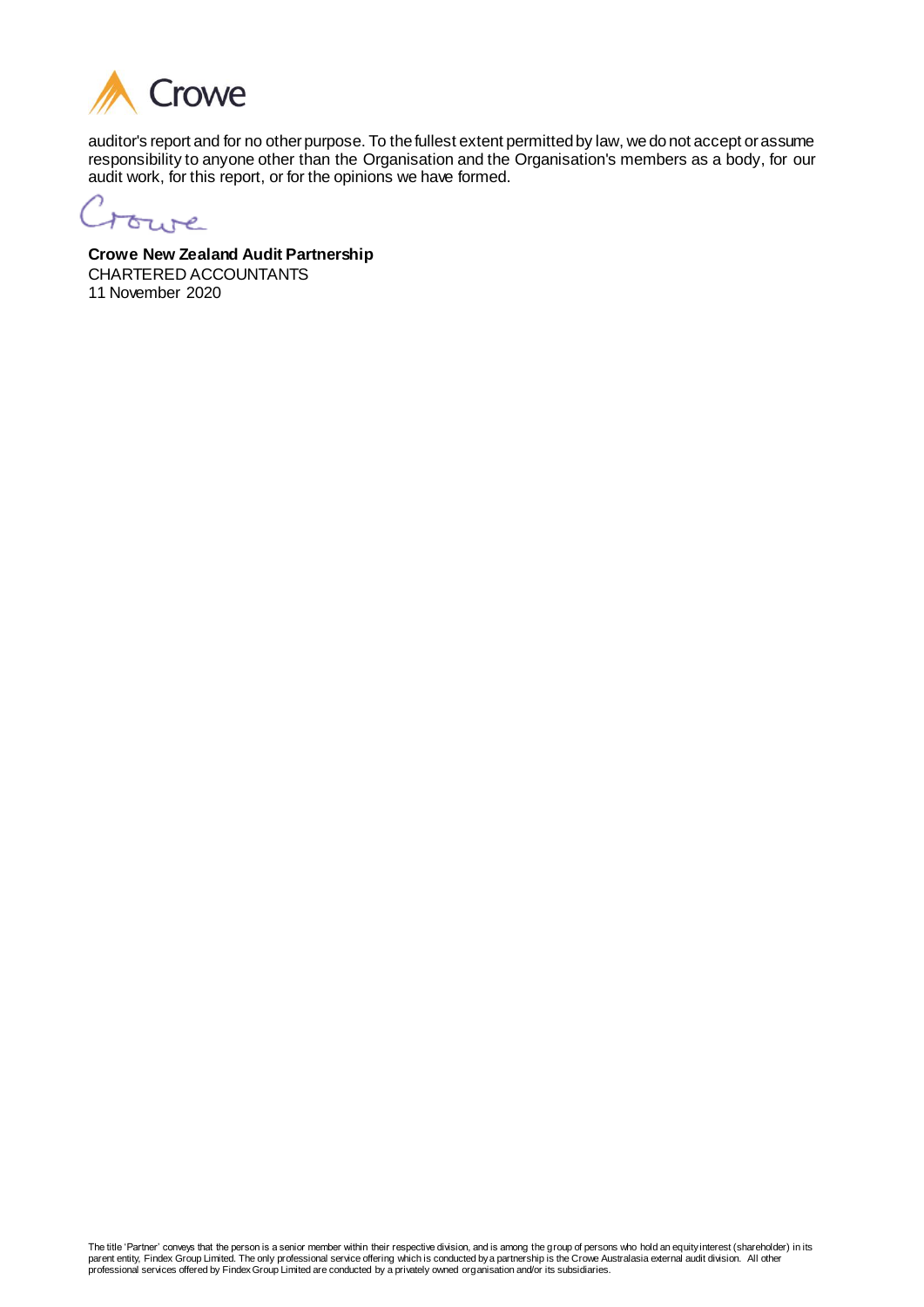

# STATEMENT OF INCOME AND EXPENDITURE

For the year ended 30 June 2020

<span id="page-7-0"></span>This Statement should be read in conjunction with the Notes to the Special Purpose Financial Statements

|                                                 | <b>Note</b> | Actual         | <b>Budget</b> | Actual    |
|-------------------------------------------------|-------------|----------------|---------------|-----------|
|                                                 |             | 2019-20        | (unaudited)   | 2018-19   |
|                                                 |             | \$             | \$            | \$        |
| Income                                          |             |                |               |           |
| <b>Member Contributions</b>                     | 8           | 1 143 902      | 1 143 902     | 1 045 154 |
| <b>CNCP Voluntary Contributions</b>             | 9           | 42 651         | 0             | 29 165    |
| <b>Voluntary Contributions</b>                  | 10          | 263 154        | $\mathbf 0$   | 10 2 9 2  |
| Foreign Exchange Gain/Loss                      |             | (56)           | 0             | (19)      |
| Interest Received                               |             | 20 935         | $\Omega$      | 24 9 66   |
| <b>Total Income</b>                             |             | 1 470 587      | 1 143 902     | 1 109 558 |
|                                                 |             |                |               |           |
| Less Expenses                                   |             |                |               |           |
| Personnel Costs                                 | 12          | 701 500        | 698 000       | 680758    |
| Premises & Equipment <sup>1</sup>               | 12          | 67848          | 85 000        | 46 999    |
| Meetings & Travel                               | 12          | 74 849         | 110 000       | 110 240   |
| <b>Operational Expenses</b>                     | 12          | 29 340         | 30 000        | 19 19 0   |
| Information & Communications <sup>2</sup>       | 12          | 40 640         | 71 000        | 31883     |
| <b>VMS Annual Licence Fee</b>                   | 12          | 96 677         | 108 000       | 7995      |
| VMS Project (Bad Debt Write Off)                |             | $\overline{0}$ | $\Omega$      | 9851      |
| Rebuilding of the Contingency Fund <sup>3</sup> |             | 0              | 20 000        | $\Omega$  |
| Scientific Support                              | 12          | 32 833         | 20 000        | 33 542    |
| Developing States                               | 12          | 19 3 5 7       | 30 000        | 38 3 28   |
| Sub total                                       |             | 1 063 043      | 1 172 000     | 978 785   |
| Depreciation & Amortization                     | 12          | 23 7 18        | 0             | 17329     |
| Ecuador Objection                               | 12          | $\mathbf 0$    | 0             | (9342)    |
| Regular Review                                  |             | $\overline{0}$ | 0             | 18 4 8 0  |
| 7 <sup>th</sup> Commission Meeting <sup>4</sup> |             | 10760          | $\mathbf 0$   | 0         |
| <b>Total Expenses</b>                           |             | 1097521        | 1 172 000     | 1 005 253 |
| Commission's Surplus/(Deficit) for the period   |             | 373 065        | (28098)       | 104 306   |

<sup>&</sup>lt;sup>1</sup> NZ\$6,099 was spent on office and computer equipment and was capitalised for accounting purposes. The total Premises and Equipment expense for FY2019-2020 was NZ\$73,947, versus budget NZ\$85,000. (Refer to Schedule of Fixed Assets and Intangible Assets.)

<sup>&</sup>lt;sup>4</sup> This expense in the amount of NZ\$10,760 relates to the hosting cost for the 7th Commission Meeting. It occurred due to unbudgeted CROWE foreign exchange loss between different currencies.



<sup>&</sup>lt;sup>2</sup> NZ\$21,260 was spent on database improvement and was capitalised for accounting purposes as Intangible Assets. The total Information and Communications expense for FY2019-2020 was NZ\$61,900, versus budget NZ\$71,000. (Refer to Schedule of Fixed Assets and Intangible Assets.)

<sup>&</sup>lt;sup>3</sup> At the 7th Commission Meeting in the Hague, the Netherlands, January 2019, the Commission allocated NZ\$20,000 to rebuild the Contingency Fund. In accordance with this decision, NZ\$20,000 was transferred into this Fund. It has been recorded as a movement of Equity, rather than an actual expense for FY2019-2020. (Refer to Note 3 Equity Page 9)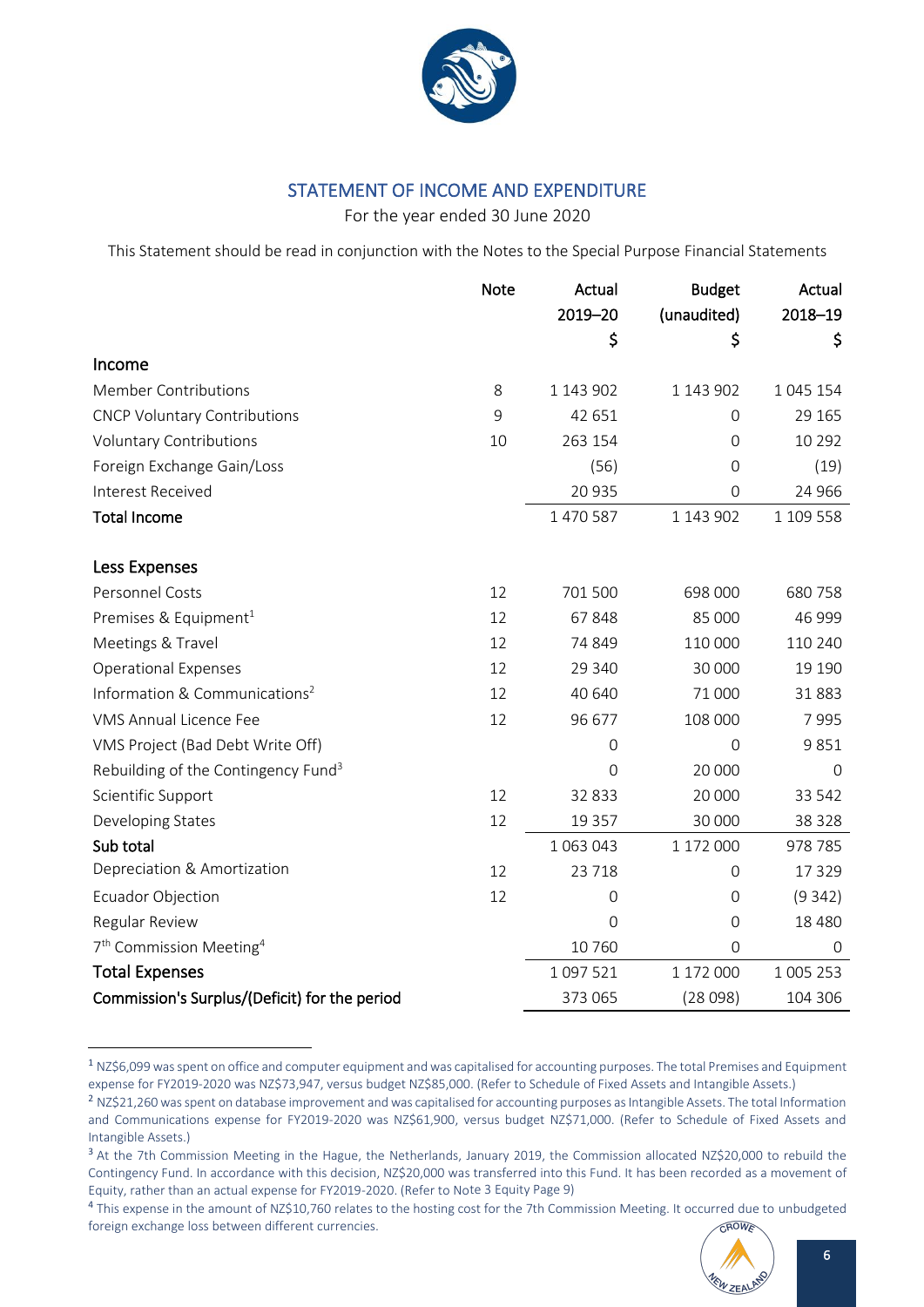

### STATEMENT OF FINANCIAL POSITION

As at 30 June 2020

This Statement should be read in conjunction with the Notes to the Special Purpose Financial Statements

|                                                                | Note                     | $2019 - 20$   | 2018-19       |
|----------------------------------------------------------------|--------------------------|---------------|---------------|
|                                                                |                          | \$            | \$            |
| <b>Current Assets</b>                                          |                          |               |               |
| <b>Accounts Receivable</b>                                     |                          | 359019        | 715 447       |
| Accrued Interest Income                                        |                          | 619           | 1015          |
| Cash & Cash Equivalents                                        | 4                        | 2 2 7 1 8 2 8 | 1 152 412     |
| Prepayments                                                    |                          | 7956          | 7952          |
| <b>GST Receivable</b>                                          |                          | 5 1 6 3       | 6542          |
| EU Grants - (7 <sup>th</sup> Commission Meeting for FY2018-19) |                          | 0             | 112 704       |
| <b>Retirement Contributions</b>                                |                          | 0             | 68873         |
| <b>Total Current Assets</b>                                    |                          | 2 644 586     | 2 0 6 4 9 4 5 |
| <b>Current Liabilities</b>                                     |                          |               |               |
| Accounts Payable                                               |                          | 9 2 1 6       | 69 185        |
| Accruals                                                       |                          | 46 038        | 38 14 1       |
| Cash & Cash Equivalents                                        | 4                        | 1461          | 4 1 1 5       |
| EU Grant - Jack Mackerel Assessment & Data Validation          |                          | (7396)        | 118 368       |
| EU Grant - Observer Programme                                  |                          | 172 703       | 0             |
| EU Grant - Science and Data Management                         |                          | 151 442       | 0             |
| <b>Retirement Contributions</b>                                |                          | 30 941        | 96479         |
| Korea Contribution for Secondment                              |                          | 0             | 693           |
| Member Contributions Billed in Advance                         | $\overline{\phantom{a}}$ | 1 300 896     | 1 143 902     |
| Member Payment Received in Advance                             |                          | 0             | 9019          |
| CNCP Voluntary Contributions Received in Advance               | 11                       | 11092         | 26 543        |
| <b>Total Current Liabilities</b>                               |                          | 1716661       | 1506445       |
| <b>Working Capital</b>                                         |                          | 927924        | 558 500       |
| <b>Non-Current Assets</b>                                      |                          |               |               |
| Intangible Assets                                              | 6                        | 54 278        | 47017         |
| <b>Fixed Assets</b>                                            | 5                        | 36 307        | 39 9 27       |
| <b>Total Non-Current Assets</b>                                |                          | 90 585        | 86 944        |
| <b>Net Assets</b>                                              |                          | 1018509       | 645 444       |
| REPRESENTED BY:                                                |                          |               |               |
| Equity                                                         |                          |               |               |
| <b>Current Year Earnings</b>                                   |                          | 373 065       | 104 306       |
| <b>Returned Earnings</b>                                       | 3                        | 645 444       | 541 138       |

Executive Secretary  $\frac{1}{\sqrt{2\pi}}$ 

**Total Equity** 



CROWE

WZEALA

645 444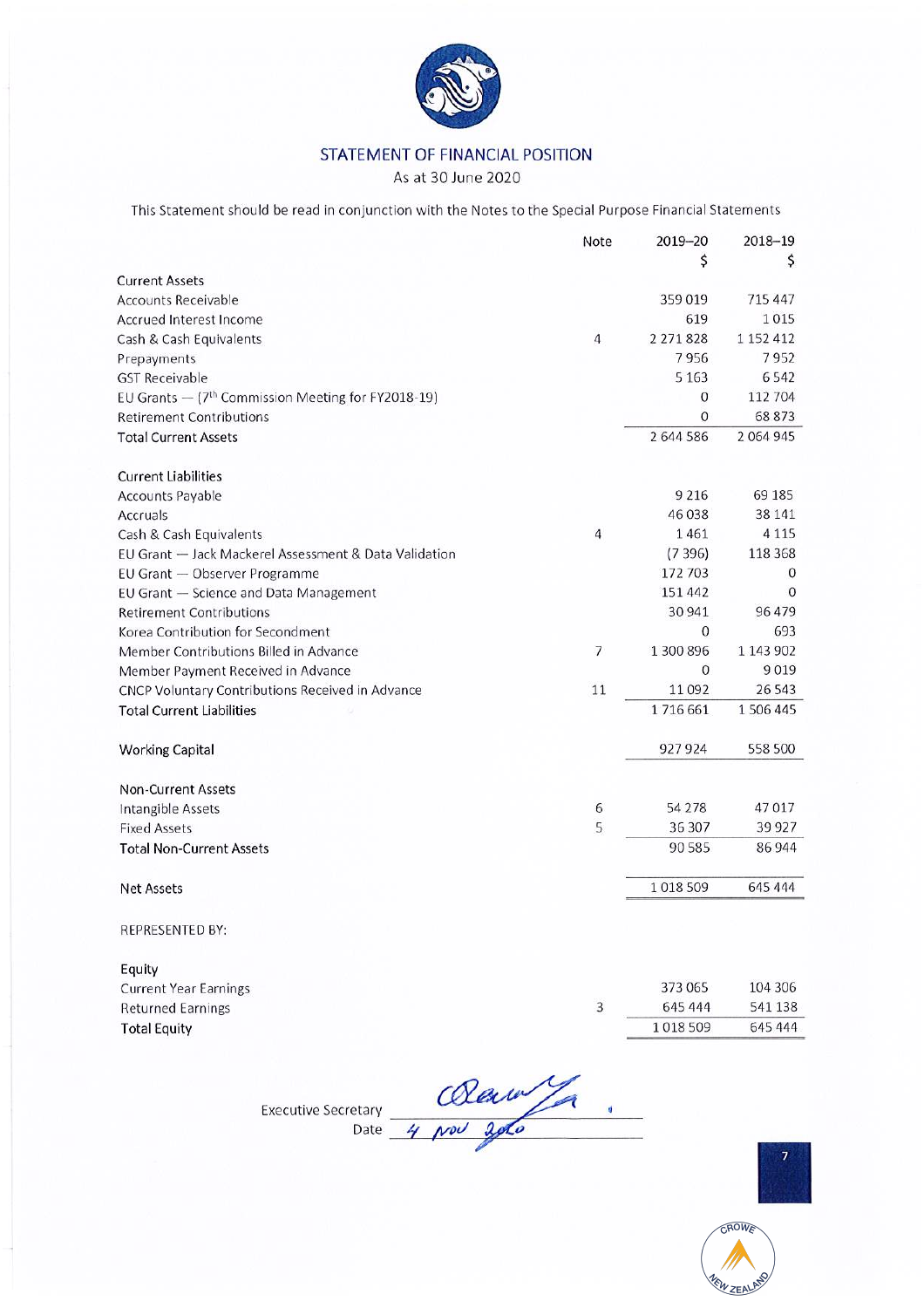

### NOTES TO THE SPECIAL PURPOSE FINANCIAL STATEMENTS

For the year ended 30 June 2020

#### <span id="page-9-1"></span><span id="page-9-0"></span>1. Statement of Accounting Policies

#### *Reporting Entity*

The financial statements presented here are for the entity South Pacific Regional Fisheries Management Organisation.

#### *Accrual Accounting*

Except for the policies listed below these special purpose financial statements are prepared on an accruals basis.

#### *Measurement Base*

The measurement base adopted is historical cost.

#### *Accounts Receivable*

Accounts receivable are stated at amounts billed inclusive of GST. No provision for doubtful debts are raised while the member country remains part of the Commission.

#### *Income*

Member contributions are recognised in the financial statements in the period that they are billed. Amounts billed are classified as income for member contributions when relating to the current accounting period, or income billed in advance when relating to future accounting periods.

#### *Expenses*

Expenses reported are the net amount of the expenditure incurred; Grant Expenses reported (the amount received from related grants) are the net amount of the expenditure billed during the period.

#### *Fixed Assets*

Fixed Assets are expensed for budgetary purposes but capitalised for accounting purposes. Amounts are recorded at cost less accumulated depreciation. Depreciation is provided at the rates determined by the IRD for Office Equipment and by the Executive Secretary for Computer Equipment based on the estimated useful life.

#### *The depreciation rates used are as follows:*

| Office Equipment   | 12.0% - 40% DV |
|--------------------|----------------|
| Computer Equipment | 25.0% DV       |
|                    |                |

#### *Intangible Assets*

Intangible assets are expensed for budgetary purposes but capitalised for accounting purposes. Amounts are recorded at cost less accumulated amortization. Amortization of Database Improvements is provided at a rate determined by the Executive Secretary based on the estimated useful life of an intangible asset. The amortization rates used are as follows:

Database 25.0% DV

#### *Presentation Currency*

All amounts are presented in New Zealand dollars.

#### *Foreign Currencies*

Foreign currency transactions are converted to New Zealand dollars at the exchange rate ruling at the date of the transaction. Exchange gain or losses are recognised. Amounts payable and receivable at the balance date are converted to New Zealand dollars at exchange rate ruling on that date.

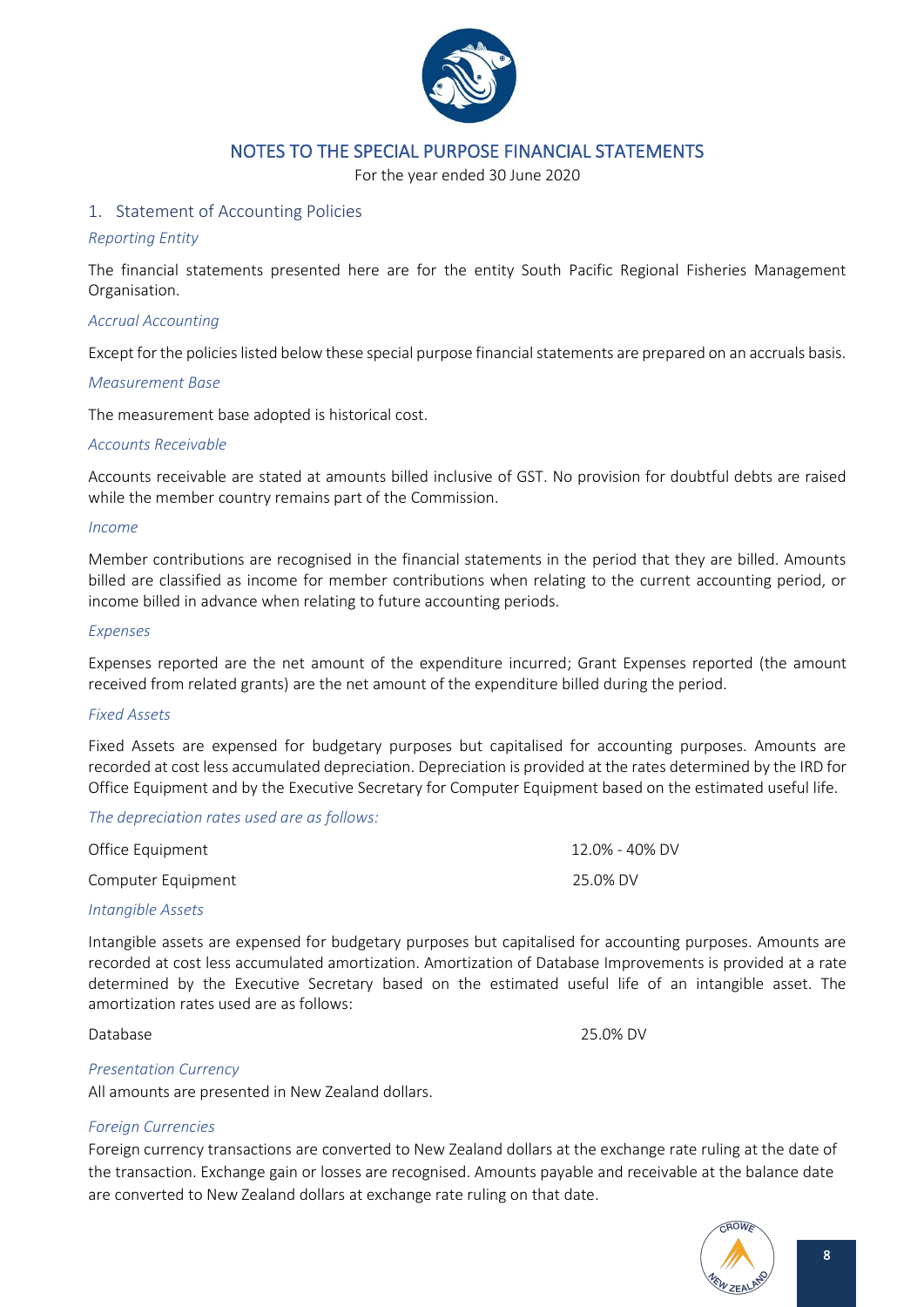

### *Taxation*

The Commission is exempt from income tax under Article 28 of the Vienna Convention on Diplomatic Relations.

#### *Goods and Services Tax*

In May 2016 the Commission registered for GST effective of 1 April 2014. The financial statements have been prepared on a GST exclusive basis.

### *Rent Expense*

Rent is recognised as an expense in the accounting period that an invoice is received. Lease incentives, such as an initial rent-free period, are recognised at the commencement of the lease, rather than being spread across the term of the lease agreement.

### <span id="page-10-0"></span>2. Nature of Business

The South Pacific Regional Fisheries Management Organisation is an inter-governmental organisation that is committed to the long-term conservation and sustainable use of the fishery resources of the South Pacific Ocean and, in so doing, safeguarding the marine ecosystems in which the resources occur.

### <span id="page-10-1"></span>3. Equity

|                                             | Actual  | Actual  |
|---------------------------------------------|---------|---------|
|                                             | 2019-20 | 2018-19 |
| <b>Opening Retained Earnings</b>            | 645 444 | 540 577 |
| Opening Retained Earnings Adjustment        | 0       | 561     |
| Opening Retained Earnings after Adjustment  | 645 444 | 541 138 |
| Commission's Surplus/(Deficit) for the Year | 373 065 | 104 306 |
| <b>Closing Returned Earnings</b>            | 1018509 | 645 444 |

| The status of the Accumulated Surplus Account <sup>5</sup> in accordance with Financial<br>Regulation 4.3: | Actual<br>$2019 - 20$ | Actual<br>2018-19 |
|------------------------------------------------------------------------------------------------------------|-----------------------|-------------------|
| Closing Retained Earnings for the Financial Year                                                           | 1018509               | 645 444           |
| Less:                                                                                                      |                       |                   |
| Non-Current Assets                                                                                         | 90 5 85               | 86 944            |
| Less:                                                                                                      |                       |                   |
| Special Purposes Fund - Scientific Commission Fund                                                         | 32757                 | 16 3 5 2          |
| Special Purposes Fund - Developing States Fund                                                             | 13762                 | 130               |
| Less:                                                                                                      |                       |                   |
| Contingency Fund                                                                                           | 69 982                | 49 925            |
| Members' Voluntary Contributions/Grants for committed workplan/projects                                    | 233 924               | 112 704           |
| Sustaining 3 months operational costs (Financial Regulation 4.5 & COMM8-                                   |                       |                   |
| Report ANNEX6d Budget 2020-21)                                                                             | 341 200               | 280 000           |
| <b>Net Total</b>                                                                                           | 236 300               | 99 388            |

<sup>&</sup>lt;sup>5</sup> Note: The Finance and Administration Committee and the Commission will review the amount available in the Accumulated Surplus CROWE Account during the 8<sup>th</sup> FAC Meeting.

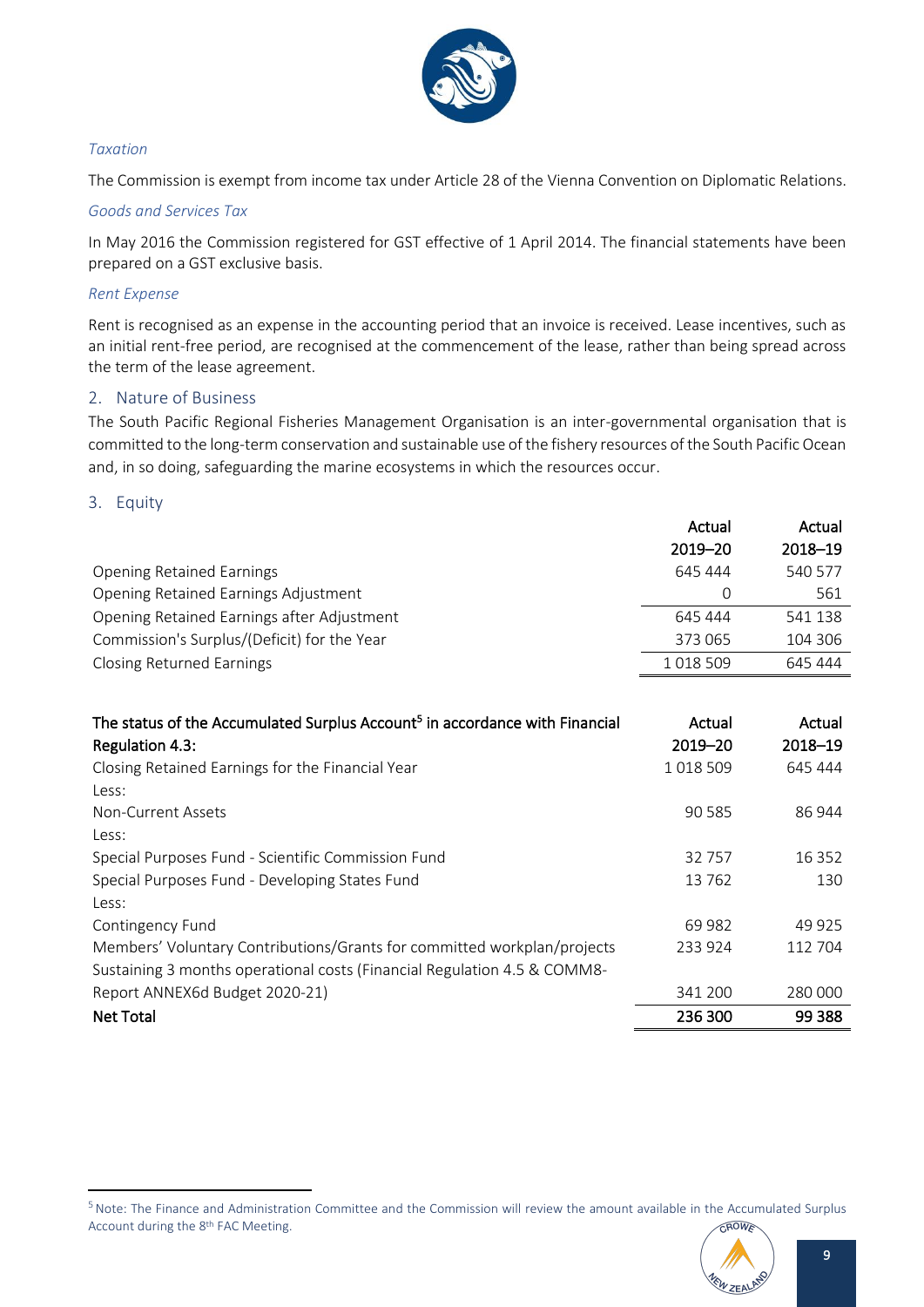

# <span id="page-11-0"></span>4. Cash and Cash Equivalents

|                               | Actual    | Actual    |
|-------------------------------|-----------|-----------|
|                               | 2019-20   | 2018-19   |
| <b>Current Assets</b>         |           |           |
| <b>BNZ</b> - Main Account     | 1 255 565 | 190 526   |
| Rapid Save Account 1          | 319 353   | 315 078   |
| Rapid Save Account 2          | 10        | 0         |
| Term Deposit 1                | 80 000    | 80 000    |
| Term Deposit 2                | 300 000   | 300 000   |
| Term Deposit 3                | 200 000   | 200 000   |
| Developing States Fund        | 13762     | 130       |
| Scientific Commission Fund    | 32757     | 16 3 5 2  |
| Cash                          | 200       | 200       |
| Deposit NZ Vault              | 200       | 200       |
| Contingency Fund              | 69 982    | 49 9 25   |
|                               | 2 271 828 | 1 152 412 |
| <b>Current Liabilities</b>    |           |           |
| <b>BNZ</b> - Credit Card      | 1461      | 4 1 1 5   |
|                               | 1461      | 4 1 1 5   |
| Total Cash & Cash Equivalents | 2 270 367 | 1 148 297 |
| <b>Fixed Assets</b><br>5.     |           |           |
|                               | Actual    | Actual    |
|                               | 2019-20   | 2018-19   |
| <b>Office Equipment</b>       |           |           |
| At Cost                       | 30798     | 29 371    |
| Less Accumulated Depreciation | 18 401    | 15 804    |
|                               | 12 3 9 7  | 13 5 67   |
| <b>Computer Equipment</b>     |           |           |
| At Cost                       | 66 111    | 61 439    |
| Less Accumulated Depreciation | 42 201    | 35 0 79   |
|                               | 23 910    | 26 360    |
| <b>Total Fixed Assets</b>     | 36 307    | 39 9 27   |
|                               |           |           |

# <span id="page-11-2"></span><span id="page-11-1"></span>6. Intangible Assets

|                               | Actual   | Actual  |
|-------------------------------|----------|---------|
|                               | 2019–20  | 2018-19 |
| Database                      |          |         |
| At Cost                       | 115 610  | 94 350  |
| Less Accumulated Amortization | 61 3 32  | 47 333  |
|                               | 54 2 7 8 | 47017   |

| <b>Total Intangible Assets</b> | 54<br><b>ROWE</b>  | 47017 |
|--------------------------------|--------------------|-------|
|                                | <b>MEW ZEALAND</b> | 10    |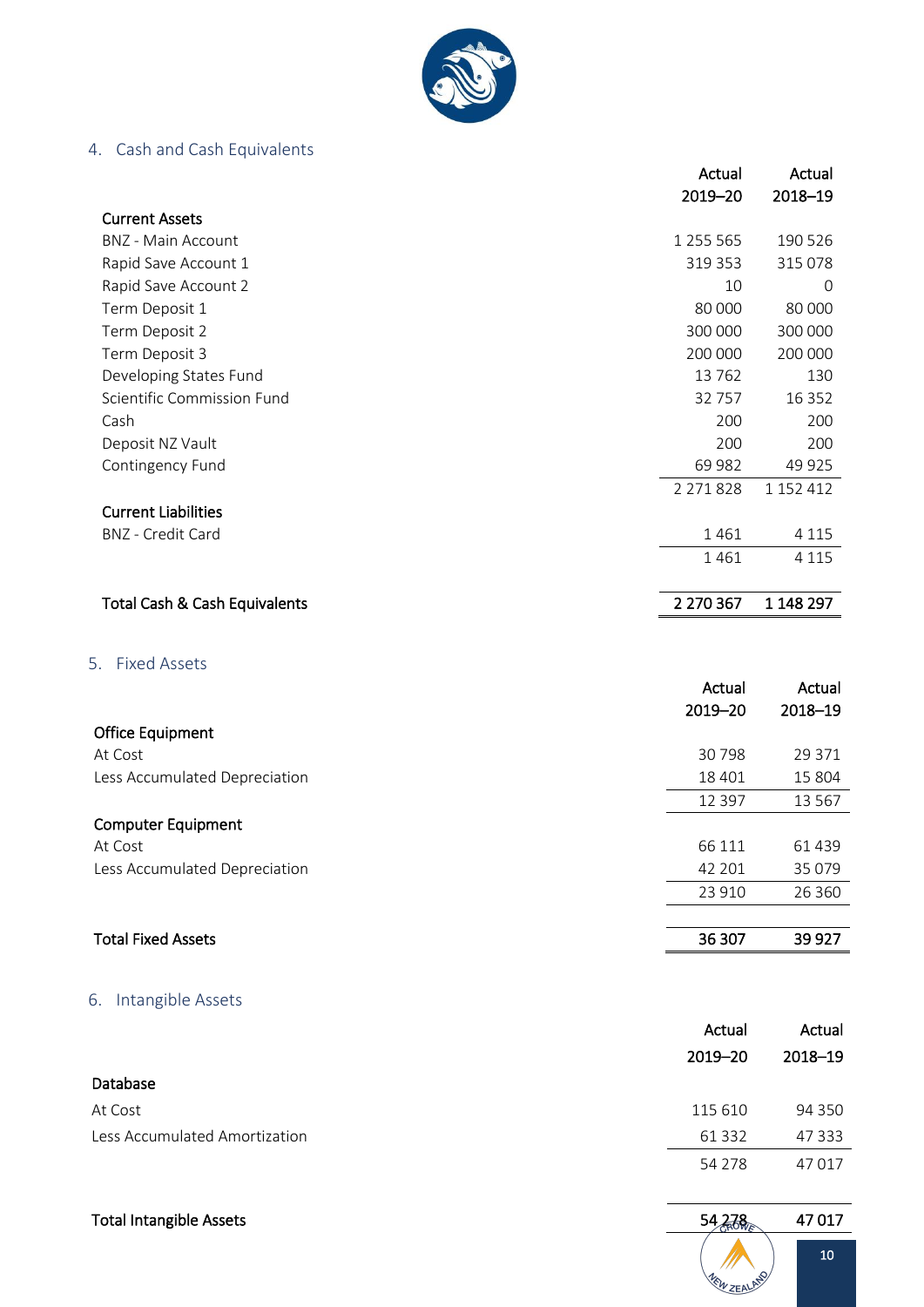

# <span id="page-12-0"></span>7. Member Contributions Billed in Advance for Financial Year 2020–21

| Member                                             | Actual    | Actual    |
|----------------------------------------------------|-----------|-----------|
|                                                    | 2019-20   | 2018-19   |
| Australia                                          | 81583     | 72 348    |
| Chile                                              | 136 399   | 118 608   |
| China                                              | 331 643   | 288 385   |
| Cook Islands                                       | 14870     | 12 930    |
| Cuba                                               | 11 127    | 9676      |
| Ecuador                                            | 11 500    | 10 000    |
| European Union                                     | 148 926   | 132 540   |
| The Kingdom of Denmark in respect of Faroe Islands | 40 988    | 35 642    |
| Korea                                              | 58 035    | 50 4 65   |
| New Zealand                                        | 185 720   | 165 108   |
| Peru                                               | 40 5 86   | 37 606    |
| Russia                                             | 42 920    | 37 322    |
| Chinese Taipei                                     | 37526     | 32 631    |
| United States of America                           | 109 179   | 94 938    |
| Vanuatu                                            | 49896     | 45 703    |
| <b>Total Member Contribution Billed in Advance</b> | 1 300 896 | 1 143 902 |

# <span id="page-12-1"></span>8. Member Contributions (Invoiced)

| Member                                             | Actual    | <b>Budget</b> | Actual    |
|----------------------------------------------------|-----------|---------------|-----------|
|                                                    | 2019-20   | (unaudited)   | 2018-19   |
| Australia                                          | 72 348    | 72 348        | 69 913    |
| Chile                                              | 118 608   | 118 608       | 103 137   |
| China                                              | 288 385   | 288 385       | 259 615   |
| Cook Islands                                       | 12 930    | 12 930        | 12 5 8 4  |
| Cuba                                               | 9676      | 9676          | 8657      |
| Ecuador                                            | 10 000    | 10 000        | 9 1 1 6   |
| European Union                                     | 132 540   | 132 540       | 125 399   |
| The Kingdom of Denmark in respect of Faroe Islands | 35 642    | 35 642        | 30 993    |
| Korea                                              | 50465     | 50 4 65       | 47 035    |
| New Zealand                                        | 165 108   | 165 108       | 152 748   |
| Peru                                               | 37 606    | 37 606        | 34 411    |
| Russia                                             | 37 322    | 37 322        | 32 4 54   |
| Chinese Taipei                                     | 32 631    | 32 631        | 28 3 7 5  |
| United States of America                           | 94 938    | 94 938        | 82 555    |
| Vanuatu                                            | 45 703    | 45 703        | 48 162    |
| <b>Total Member Contributions</b>                  | 1 143 902 | 1 143 902     | 1 045 154 |

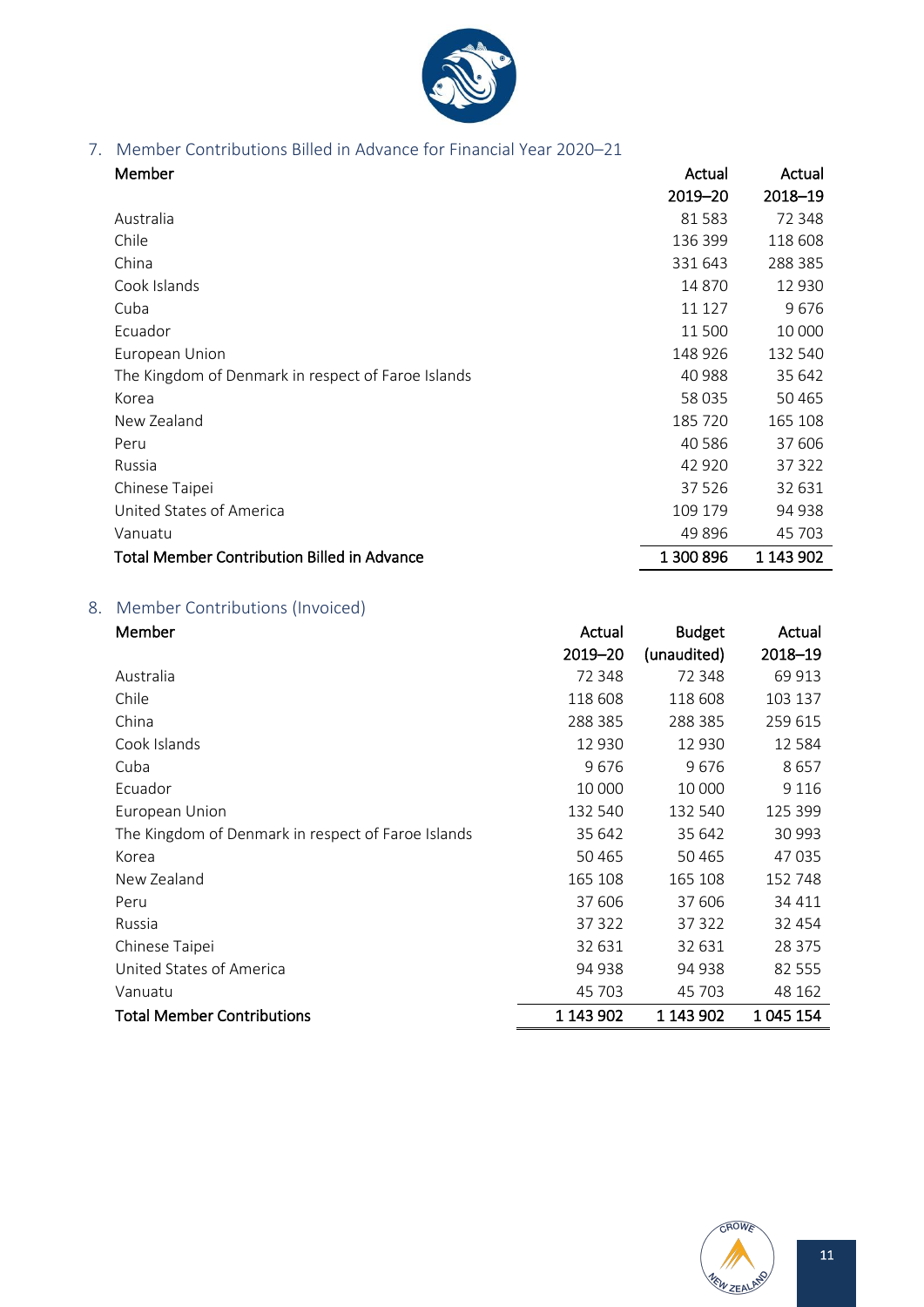

# <span id="page-13-0"></span>9. CNCP Voluntary Contributions

| <b>CNCP</b>                               | Actual  | Actual  |
|-------------------------------------------|---------|---------|
|                                           | 2019-20 | 2018-19 |
| Liberia                                   | 8 6 0 5 | 7483    |
| Panama                                    | 16 108  | 14 007  |
| Curaçao                                   | 8614    | 7675    |
| Colombia                                  | 9 3 2 4 | N/A     |
| <b>Total CNCP Voluntary Contributions</b> | 42 651  | 29 165  |

### <span id="page-13-1"></span>10. Voluntary Contributions

| Member                               | Actual  | Actual   |  |
|--------------------------------------|---------|----------|--|
|                                      | 2019-20 | 2018-19  |  |
| New Zealand                          | 0       | 10 2 9 2 |  |
| China                                | 29 2 30 | 0        |  |
| <b>USA</b>                           | 175 890 | $\Omega$ |  |
| Australia                            | 58 034  | 0        |  |
| <b>Total Voluntary Contributions</b> | 263 154 | 10 29 2  |  |

# <span id="page-13-2"></span>11. CNCP Voluntary Contributions Received in Advance for Financial Year 2020–21

| <b>CNCP</b>                          | Actual  | Actual  |
|--------------------------------------|---------|---------|
|                                      | 2019-20 | 2018-19 |
| Curaçao                              | 10 150  | 8614    |
| Colombia                             | N/A     | 9 3 2 4 |
| Liberia                              | 0       | 8605    |
| Panama                               | 942     | 0       |
| <b>Total Voluntary Contributions</b> | 11092   | 26 543  |

### <span id="page-13-3"></span>12. Expenditure

j

|                                | Actual   | Actual  |
|--------------------------------|----------|---------|
| <b>Personnel Costs</b>         | 2019-20  | 2018-19 |
| Wages & Salary                 | 598 860  | 582 598 |
| Health Insurance               | 20 283   | 15 207  |
| Life Insurance                 | 2 1 8 6  | 1808    |
| <b>ACC</b>                     | 505      | 504     |
| Home Leave                     | 0        | 5046    |
| Temporary Staff under Contract | 60 000   | 29 979  |
| Professional Development       | 4418     | 9555    |
| ES Changeover <sup>6</sup>     | 15 2 4 9 | 36 062  |
|                                | 701 500  | 680758  |
|                                |          |         |

<sup>&</sup>lt;sup>6</sup> In FY 2018-19 costs associated with the ES changeover were considered as personnel costs. Beginning FY 2020-21, these types of costs will be considered as non-routine expenses. Next year's financial report will reflect these changes. CROWE

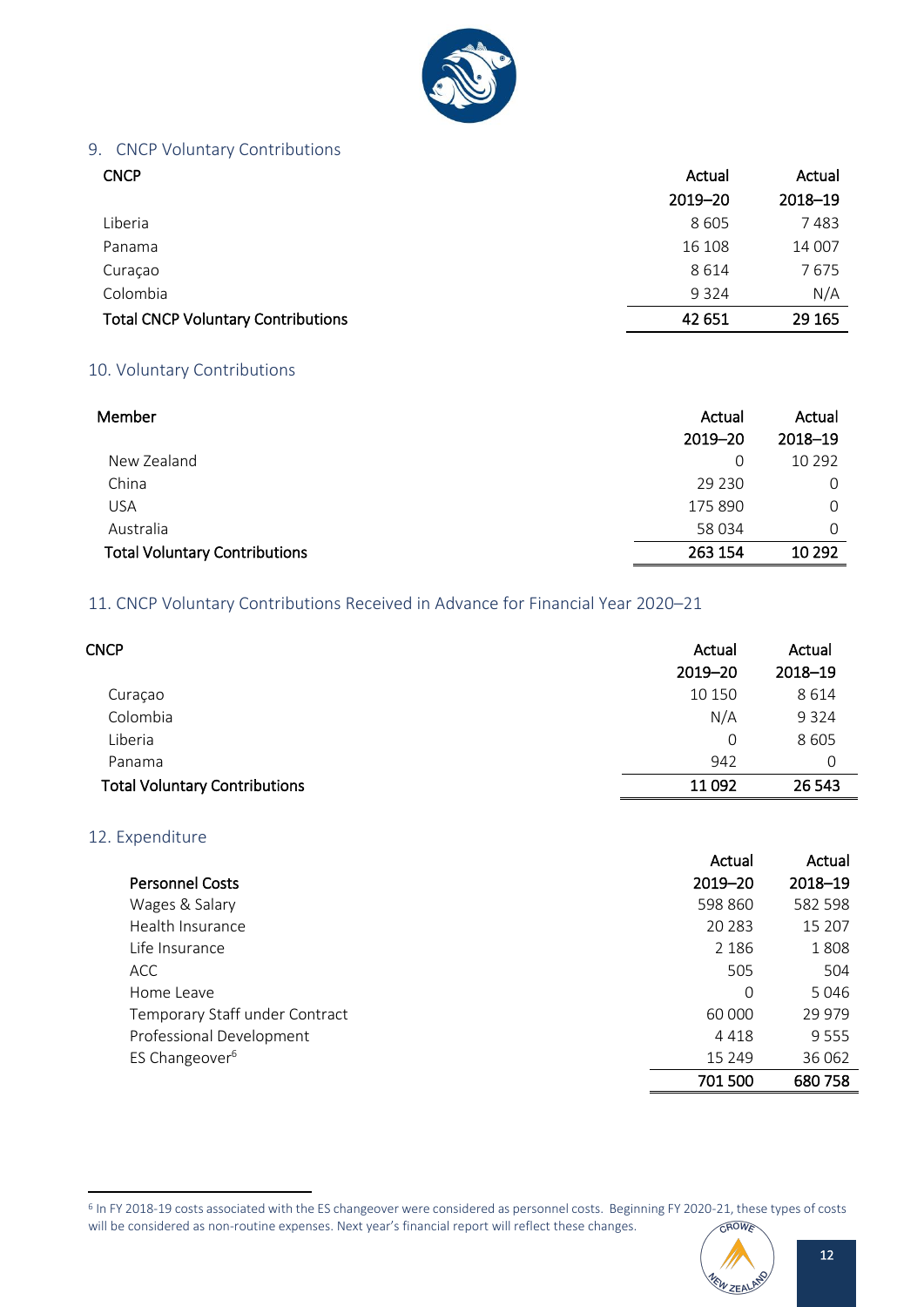

|                                                    | Actual      | Actual  |
|----------------------------------------------------|-------------|---------|
| Premises and Equipment                             | $2019 - 20$ | 2018-19 |
| Office Supplies                                    | 830         | 210     |
| Office Equipment (Less than \$500.00)              | 165         | 809     |
| Rent                                               | 50 566      | 40 122  |
| Office Moving Cost <sup>7</sup>                    | 10 611      | 5 1 2 4 |
| Repairs and Maintenance                            | 0           | 132     |
| Insurance                                          | 1672        | 1646    |
| Power                                              | 2006        | 3 0 4 4 |
| Cleaning                                           | 1998        | 1912    |
| Secondment Overhead Cost - Contribution from Korea | 0           | (6 000) |
|                                                    | 67848       | 46 999  |

# Office Equipment & Computer Equipment purchases have been capitalized for accounting purposes; refer to Note 5 (Page 10)

| <b>Meetings and Travel</b>             |         |         |
|----------------------------------------|---------|---------|
| CTC and Annual Commission Meeting      | 30 635  | 12 0 20 |
| Scientific Committee Meeting           | 27889   | 60058   |
| Other Meetings and Travel              | 9642    | 36 381  |
| Cost Associated with Hosting a Meeting | 6683    | 1782    |
|                                        | 74 849  | 110 240 |
|                                        |         |         |
| <b>Operational Expenses</b>            |         |         |
| Auditors                               | 7725    | 8675    |
| Stationeries, Printing & Publications  | 6985    | 1981    |
| <b>Bank &amp; Post Services</b>        | 3922    | 4772    |
| Hospitality                            | 1 3 6 8 | 1 4 0 3 |
| Others                                 | 9 3 4 0 | 2 3 5 9 |
|                                        | 29 340  | 19 19 0 |
| Information and Communications         |         |         |
| Computer Expenses and IT Support       | 3 0 2 7 | 1810    |
| Telephone and Internet                 | 5 8 0 6 | 6056    |
| Website Expenses                       | 5 3 6 5 | 5820    |
| Database Expenses                      | 20 600  | 12 997  |
| Software IT                            | 5 8 4 1 | 5 2 0 1 |
|                                        | 40 640  | 31883   |

<sup>&</sup>lt;sup>7</sup> The lease for the Secretariat's first premises expired on 28 February 2019. Due to improvement works on the new premises (Level 26 Plimmer Towers, please see FAC7—Doc04 Explanatory note regarding the Secretariat's Office Moving Cost), the office change has been postponed to November 2019. Owing to this delay, the cost related to the Office Moving category incurred after 30th June 2019 has been recorded as expenses in Financial Year 2019-20 against unspent appropriations of Financial Year 2018-19. (See Financial Regulation **FROWE** 3.2).

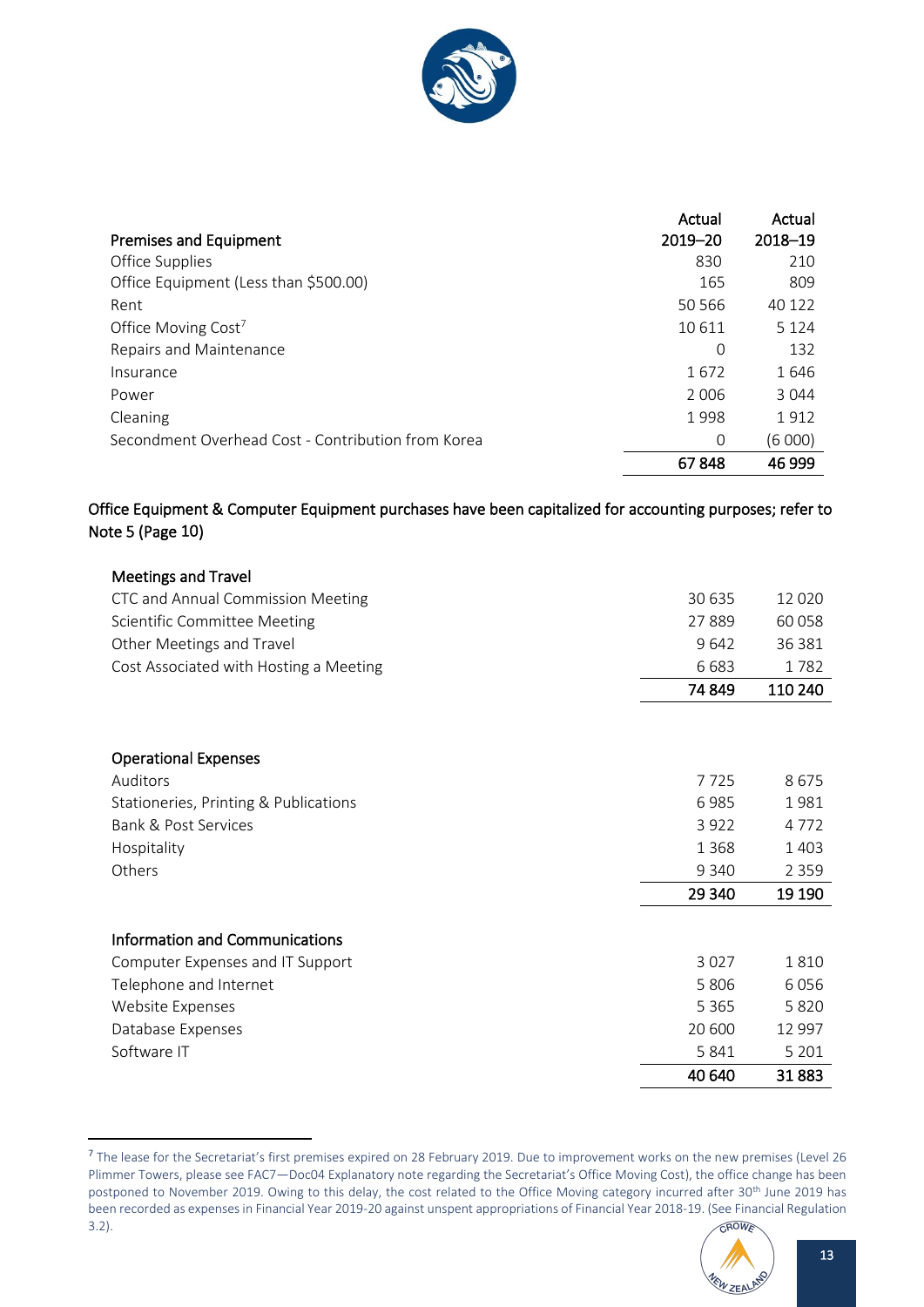

Database improvement cost in June 2020 has been capitalized for accounting purposes; refer to Note 5 (Page 10).

|                                      | Actual   | Actual   |
|--------------------------------------|----------|----------|
| Scientific Support                   | 2019-20  | 2018-19  |
| Scientific Support                   | 32 833   | 33 542   |
|                                      | 32833    | 33 542   |
| <b>Developing States</b>             |          |          |
| Travel and Accommodation             | 19 3 5 7 | 38 3 28  |
|                                      | 19 3 57  | 38 3 28  |
| <b>VMS Project</b>                   |          |          |
| VMS Annual Maintenance Fee           | 96 677   | 7995     |
|                                      | 96 677   | 7995     |
| <b>Depreciation and Amortization</b> |          |          |
| Depreciation                         | 9719     | 10 4 5 6 |
| Amortization of Database             | 13 999   | 6873     |
|                                      | 23718    | 17329    |
|                                      |          |          |
| <b>Ecuador Objection</b>             | 0        | (9342)   |
|                                      | 0        | (9342)   |

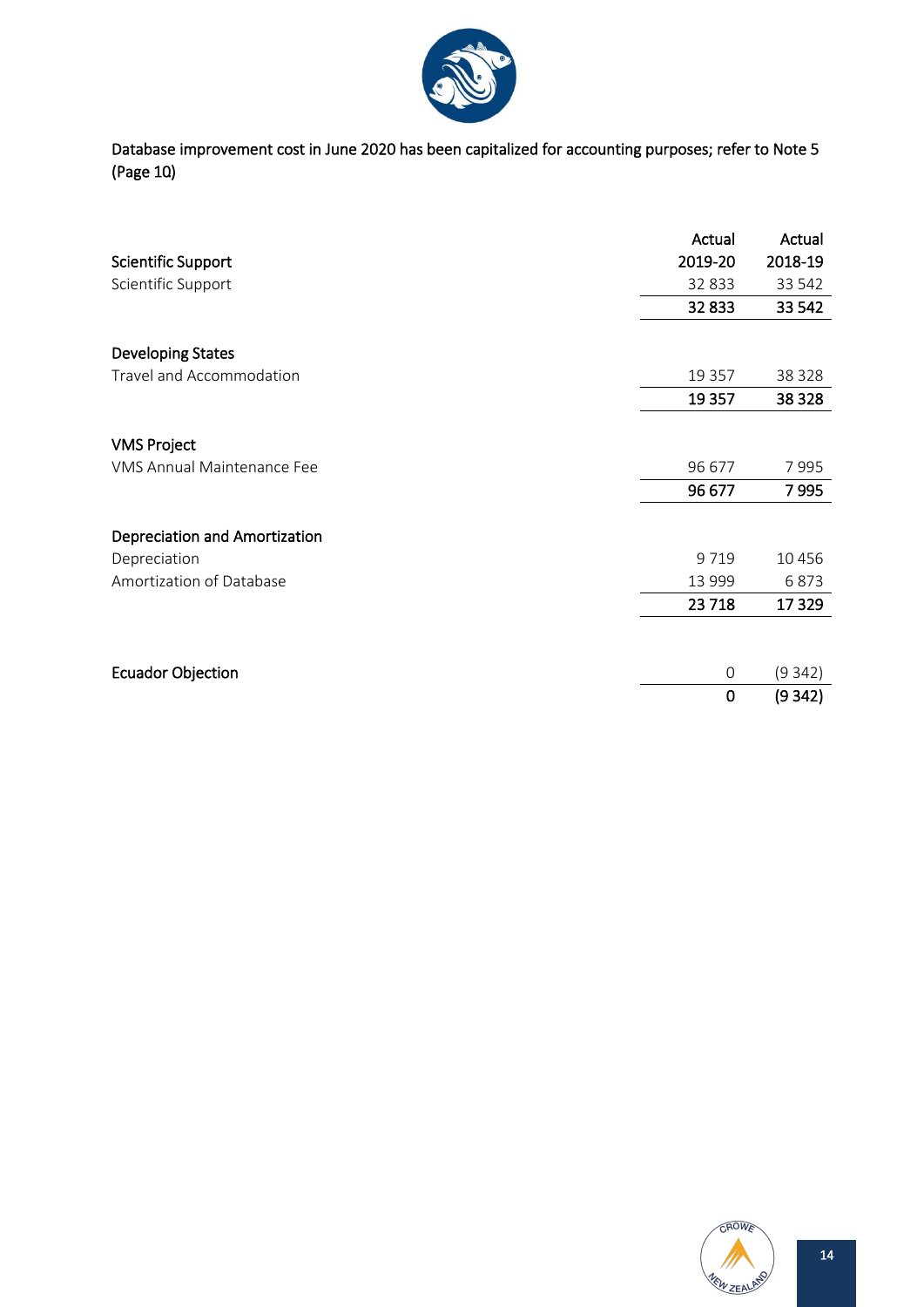

# SCHEDULE OF FIXED ASSETS AND INTANGIBLE ASSETS

For the year ended 30 June 2020

<span id="page-16-0"></span>

|                                | <b>Cost Price</b> | <b>Book Value</b><br>01/07/2019 | Additions<br>&<br>Disposals | Gain/Loss<br>on<br>Disposal | Capital<br>Profit | Month        | Depreciation<br>Rate | Depreciation<br>Method | Current<br>FY <sub>S</sub> | Accumulated<br>Depreciation<br>30/06/2020 | <b>Book Value</b><br>30/06/2020 |
|--------------------------------|-------------------|---------------------------------|-----------------------------|-----------------------------|-------------------|--------------|----------------------|------------------------|----------------------------|-------------------------------------------|---------------------------------|
| Asset                          |                   |                                 |                             |                             |                   |              |                      |                        |                            |                                           |                                 |
| <b>Fixed Assets</b>            |                   |                                 |                             |                             |                   |              |                      |                        |                            |                                           |                                 |
| <b>Office Equipment</b>        |                   |                                 |                             |                             |                   |              |                      |                        |                            |                                           |                                 |
| Office Equipment               | 805               | 183                             |                             |                             |                   | 12           | 20.00%               | <b>DV</b>              | 37                         | 659                                       | 146                             |
| Office Equipment               | 43                | 10                              |                             |                             |                   | 12           | 20.00%               | <b>DV</b>              | $\overline{2}$             | 35                                        | 8                               |
| <b>Work Station</b>            | 1 0 6 0           | 357                             |                             |                             |                   | 12           | 16.00%               | <b>DV</b>              | 57                         | 760                                       | 300                             |
| Rubbish Bin                    | 70                | 17                              |                             |                             |                   | 12           | 20.00%               | <b>DV</b>              | 3                          | 56                                        | 14                              |
| Office Chairs                  | 1432              | 675                             |                             |                             |                   | 12           | 16.00%               | <b>DV</b>              | 108                        | 865                                       | 567                             |
| 2 x Bays of timber shelving    | 828               | 482                             |                             |                             |                   | 12           | 12.00%               | <b>DV</b>              | 58                         | 404                                       | 424                             |
| Multifunctional Copier         | 6773              | 846                             |                             |                             |                   | 12           | 40.00%               | <b>DV</b>              | 339                        | 6 2 6 7                                   | 506                             |
| Office Chairs x 3              | 2014              | 976                             |                             |                             |                   | 12           | 16.00%               | <b>DV</b>              | 156                        | 1 1 9 4                                   | 820                             |
| Adjustable Height Work Station | 1 3 7 2           | 777                             |                             |                             |                   | 12           | 13.00%               | <b>DV</b>              | 101                        | 696                                       | 676                             |
| Desk and Dividers              | 3 0 2 6           | 588                             |                             |                             |                   | 12           | 40.00%               | <b>DV</b>              | 235                        | 2673                                      | 353                             |
| Mobile Lockable Drawer         | 330               | 161                             |                             |                             |                   | 12           | 20.00%               | <b>DV</b>              | 32                         | 202                                       | 128                             |
| Work Station                   | 748               | 432                             |                             |                             |                   | 12           | 16.00%               | <b>DV</b>              | 69                         | 386                                       | 362                             |
| <b>Work Station</b>            | 561               | 354                             |                             |                             |                   | 12           | 16.00%               | <b>DV</b>              | 57                         | 264                                       | 297                             |
| Office Chair                   | 559               | 371                             |                             |                             |                   | 12           | 16.00%               | <b>DV</b>              | 59                         | 248                                       | 311                             |
| Boardroom Table                | 861               | 599                             |                             |                             |                   | 12           | 16.00%               | <b>DV</b>              | 96                         | 357                                       | 503                             |
| Office Chairs x 4              | 1068              | 744                             |                             |                             |                   | 12           | 16.00%               | <b>DV</b>              | 119                        | 443                                       | 625                             |
| Office Chair x 1               | 567               | 395                             |                             |                             |                   | 12           | 16.00%               | <b>DV</b>              | 63                         | 235                                       | 332                             |
| Coffee Machine                 | 1800              | 1013                            |                             |                             |                   | 12           | 25.00%               | <b>DV</b>              | 253                        | 1041                                      | 759                             |
| Office Visitor Chairs x 6      | 1 2 2 0           | 861                             |                             |                             |                   | 12           | 16.00%               | <b>DV</b>              | 138                        | 497                                       | 723                             |
| <b>Filing Cabinet</b>          | 803               | 567                             |                             |                             |                   | 12           | 16.00%               | <b>DV</b>              | 91                         | 327                                       | 476                             |
| Office Chair x 1               | 567               | 457                             |                             |                             |                   | 12           | 16.00%               | <b>DV</b>              | 73                         | 183                                       | 384                             |
| Shelving Lundia                | 678               | 546                             |                             |                             |                   | 12           | 16.00%               | <b>DV</b>              | 87                         | 219                                       | 459                             |
| Desk NZ Mirage x 2             | 1 1 0 1           | 1086                            |                             |                             |                   | 12           | 16.00%               | <b>DV</b>              | 174                        | 189                                       | 913                             |
| Buro Persona Black Chair       | 1085              | 1071                            |                             |                             |                   | 12           | 16.00%               | <b>DV</b>              | 171                        | 186                                       | 900                             |
| Dobbins Glass Writing Board    |                   |                                 | 167                         |                             |                   | $\mathbf{1}$ | 16.00%               | <b>DV</b>              | $\overline{2}$             | 2                                         | 165                             |
| NZ CREDENZA White Cabinet      |                   |                                 | 339                         |                             |                   | $\mathbf{1}$ | 16.00%               | <b>DV</b>              | 5                          | 5                                         | 334                             |
| Book Case x 1                  |                   |                                 | 173                         |                             |                   | $\mathbf{1}$ | 16.00%               | <b>DV</b>              | $\overline{2}$             | $\overline{2}$                            | 171                             |
| Cubit Tambour Cabinet          |                   |                                 | 748                         |                             |                   | $\mathbf{1}$ | 16.00%               | DV                     | 10                         | 10                                        | 738                             |
| Sub Total                      | 29 371            | 13 5 67                         | 1427                        |                             |                   |              |                      |                        | 2597                       | 18 40 2                                   | 12 3 9 5                        |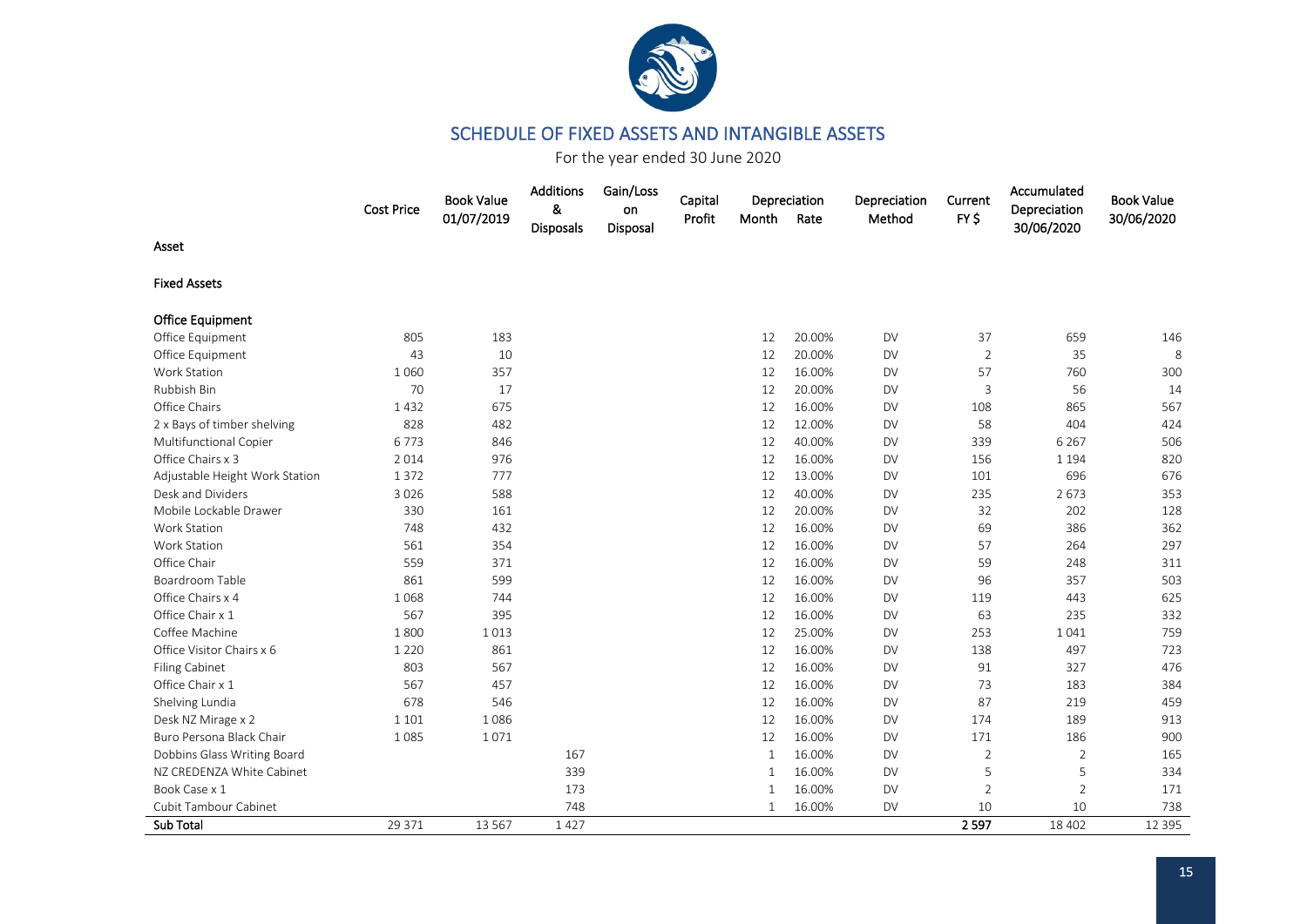

|                             | <b>Cost Price</b> | <b>Book Value</b><br>01/07/2019 | <b>Additions</b><br>&<br><b>Disposals</b> | Gain/Loss<br>on<br>Disposal | Capital<br>Profit | Month | Depreciation<br>Rate | Depreciation<br>Method | Current<br>FY\$ | Accumulated<br>Depreciation<br>30/06/2020 | <b>Book Value</b><br>30/06/2020 |
|-----------------------------|-------------------|---------------------------------|-------------------------------------------|-----------------------------|-------------------|-------|----------------------|------------------------|-----------------|-------------------------------------------|---------------------------------|
| Asset                       |                   |                                 |                                           |                             |                   |       |                      |                        |                 |                                           |                                 |
| <b>Fixed Assets</b>         |                   |                                 |                                           |                             |                   |       |                      |                        |                 |                                           |                                 |
| <b>Computer Equipment</b>   |                   |                                 |                                           |                             |                   |       |                      |                        |                 |                                           |                                 |
| Computer Equipment          | 3 4 7 0           | 565                             |                                           |                             |                   | 12    | 25.00%               | <b>DV</b>              | 141             | 3 0 4 7                                   | 423                             |
| Keyboard and Mouse          | 53                | 9                               |                                           |                             |                   | 12    | 25.00%               | <b>DV</b>              | $\overline{2}$  | 47                                        | 6                               |
| Computer Equipment          | 3875              | 661                             |                                           |                             |                   | 12    | 25.00%               | <b>DV</b>              | 165             | 3 3 7 9                                   | 496                             |
| Server (Replacement)        | 7018              | 1 2 8 4                         |                                           |                             |                   | 12    | 25.00%               | <b>DV</b>              | 321             | 6055                                      | 963                             |
| Desktop Computer            | 2 4 1 9           | 466                             |                                           |                             |                   | 12    | 25.00%               | <b>DV</b>              | 117             | 2069                                      | 350                             |
| Notebook Computer           | 3 3 6 0           | 648                             |                                           |                             |                   | 12    | 25.00%               | <b>DV</b>              | 162             | 2874                                      | 486                             |
| Desktop Computer            | 2 2 2 6           | 451                             |                                           |                             |                   | 12    | 25.00%               | <b>DV</b>              | 113             | 1888                                      | 338                             |
| Computer Screen             | 668               | 167                             |                                           |                             |                   | 12    | 25.00%               | <b>DV</b>              | 42              | 542                                       | 126                             |
| Travel Laptop               | 1 0 0 0           | 264                             |                                           |                             |                   | 12    | 25.00%               | <b>DV</b>              | 66              | 802                                       | 198                             |
| <b>Meeting Server</b>       | 4 4 8 1           | 1 3 8 8                         |                                           |                             |                   | 12    | 25.00%               | <b>DV</b>              | 347             | 3 4 4 0                                   | 1041                            |
| Computer Equipment          | 111               | 41                              |                                           |                             |                   | 12    | 25.00%               | <b>DV</b>              | 10              | 80                                        | 31                              |
| Computer Software           | 249               | 94                              |                                           |                             |                   | 12    | 25.00%               | <b>DV</b>              | 24              | 178                                       | 71                              |
| Computer and related items  | 3727              | 1507                            |                                           |                             |                   | 12    | 25.00%               | <b>DV</b>              | 377             | 2 5 9 7                                   | 1 1 3 0                         |
| Laptop                      | 1599              | 661                             |                                           |                             |                   | 12    | 25.00%               | <b>DV</b>              | 165             | 1 1 0 4                                   | 495                             |
| Computer related items      | 52                | 23                              |                                           |                             |                   | 12    | 25.00%               | <b>DV</b>              | 6               | 35                                        | 17                              |
| Desktop Computer            | 1 2 0 5           | 551                             |                                           |                             |                   | 12    | 25.00%               | <b>DV</b>              | 138             | 792                                       | 413                             |
| Computer related items      | 197               | 92                              |                                           |                             |                   | 12    | 25.00%               | DV                     | 23              | 127                                       | 69                              |
| Laptop                      | 974               | 468                             |                                           |                             |                   | 12    | 25.00%               | <b>DV</b>              | 117             | 623                                       | 351                             |
| Laptop                      | 800               | 394                             |                                           |                             |                   | 12    | 25.00%               | <b>DV</b>              | 98              | 505                                       | 295                             |
| <b>Computer Monitors</b>    | 287               | 148                             |                                           |                             |                   | 12    | 25.00%               | <b>DV</b>              | 37              | 176                                       | 111                             |
| Laptop                      | 1587              | 883                             |                                           |                             |                   | 12    | 25.00%               | <b>DV</b>              | 221             | 924                                       | 662                             |
| <b>Computer Monitors</b>    | 597               | 333                             |                                           |                             |                   | 12    | 25.00%               | <b>DV</b>              | 83              | 348                                       | 249                             |
| Desktop Computer            | 2766              | 1540                            |                                           |                             |                   | 12    | 25.00%               | <b>DV</b>              | 385             | 1611                                      | 1 1 5 5                         |
| Projector                   | 974               | 542                             |                                           |                             |                   | 12    | 25.00%               | <b>DV</b>              | 136             | 568                                       | 407                             |
| Projector Screen            | 296               | 166                             |                                           |                             |                   | 12    | 25.00%               | <b>DV</b>              | 42              | 171                                       | 125                             |
| Headphones                  | 1 1 1 0           | 624                             |                                           |                             |                   | 12    | 25.00%               | <b>DV</b>              | 156             | 641                                       | 468                             |
| On Premises Backup Solution | 3 0 1 5           | 1790                            |                                           |                             |                   | 12    | 25.00%               | <b>DV</b>              | 448             | 1672                                      | 1 3 4 3                         |
| Portable Hard Drive         | 77                | 45                              |                                           |                             |                   | 12    | 25.00%               | <b>DV</b>              | 11              | 42                                        | 34                              |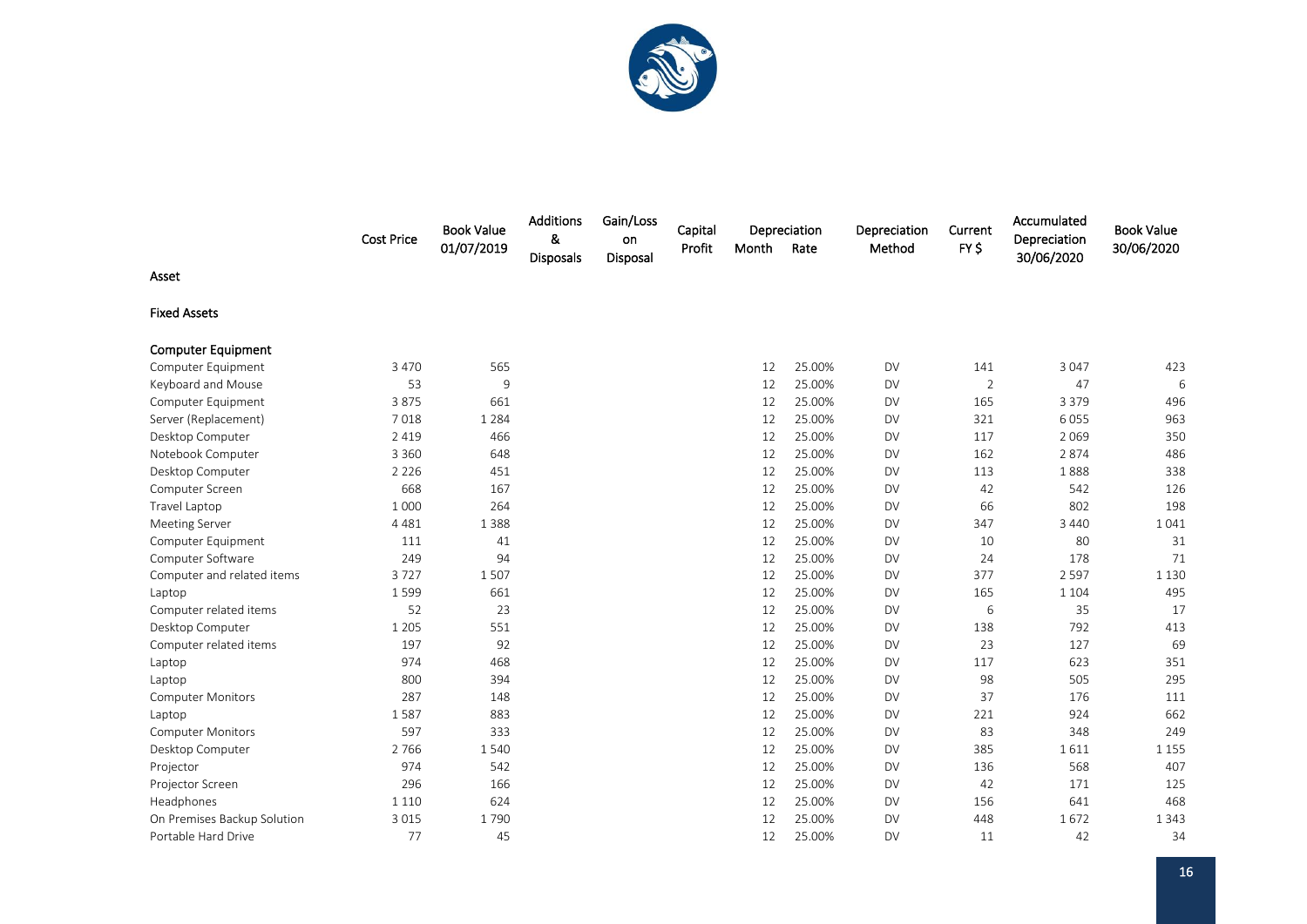

|                              | <b>Cost Price</b> | <b>Book Value</b><br>01/07/2019 | Additions<br>&<br>Disposals | Gain/Loss<br>on<br>Disposal | Capital<br>Profit | Month         | Depreciation<br>Rate | Depreciation<br>Method | Current<br>FY\$ | Accumulated<br>Depreciation<br>30/06/2020 | <b>Book Value</b><br>30/06/2020 |
|------------------------------|-------------------|---------------------------------|-----------------------------|-----------------------------|-------------------|---------------|----------------------|------------------------|-----------------|-------------------------------------------|---------------------------------|
| Asset                        |                   |                                 |                             |                             |                   |               |                      |                        |                 |                                           |                                 |
| <b>Fixed Assets</b>          |                   |                                 |                             |                             |                   |               |                      |                        |                 |                                           |                                 |
| <b>Computer Equipment</b>    |                   |                                 |                             |                             |                   |               |                      |                        |                 |                                           |                                 |
| Computer Keyboard            | 77                | 51                              |                             |                             |                   | 12            | 25.00%               | <b>DV</b>              | 13              | 39                                        | 38                              |
| <b>UPS Battery</b>           | 252               | 166                             |                             |                             |                   | 12            | 25.00%               | <b>DV</b>              | 41              | 128                                       | 124                             |
| ASUS Notebook x 2            | 2 1 1 9           | 1391                            |                             |                             |                   | 12            | 25.00%               | <b>DV</b>              | 348             | 1076                                      | 1043                            |
| Hard Disk                    | 104               | 72                              |                             |                             |                   | 12            | 25.00%               | <b>DV</b>              | 18              | 51                                        | 54                              |
| Computer Equipment           | 1066              | 733                             |                             |                             |                   | 12            | 25.00%               | <b>DV</b>              | 183             | 516                                       | 549                             |
| Computer Monitors x 2        | 433               | 304                             |                             |                             |                   | 12            | 25.00%               | <b>DV</b>              | 76              | 205                                       | 228                             |
| Keyboard and Mouse           | 148               | 109                             |                             |                             |                   | 12            | 25.00%               | <b>DV</b>              | 27              | 66                                        | 81                              |
| USB Hub x 2                  | 96                | 70                              |                             |                             |                   | 12            | 25.00%               | <b>DV</b>              | 18              | 43                                        | 53                              |
| Hard Disk Seagate x 2        | 157               | 115                             |                             |                             |                   | 12            | 25.00%               | <b>DV</b>              | 29              | 70                                        | 86                              |
| Laptop                       | 1769              | 1 2 9 9                         |                             |                             |                   | 12            | 25.00%               | <b>DV</b>              | 325             | 795                                       | 975                             |
| <b>USB Hard Disk</b>         | 173               | 127                             |                             |                             |                   | 12            | 25.00%               | <b>DV</b>              | 32              | 78                                        | 95                              |
| Wacom Tablet                 | 265               | 195                             |                             |                             |                   | 12            | 25.00%               | <b>DV</b>              | 49              | 119                                       | 146                             |
| Camera                       | 739               | 543                             |                             |                             |                   | 12            | 25.00%               | <b>DV</b>              | 136             | 332                                       | 407                             |
| Computer Equipment           | 2 0 0 9           | 1716                            |                             |                             |                   | 12            | 25.00%               | <b>DV</b>              | 502             | 795                                       | 1 2 1 4                         |
| USB Type Multi Adapter       | 89                | 76                              |                             |                             |                   | 12            | 25.00%               | <b>DV</b>              | 22              | 35                                        | 54                              |
| Desktop Computer             | 1 3 3 0           | 1 2 1 9                         |                             |                             |                   | 12            | 25.00%               | <b>DV</b>              | 332             | 443                                       | 886                             |
| Projector                    | 2 4 2 2           | 2 3 7 2                         |                             |                             |                   | 12            | 25.00%               | <b>DV</b>              | 606             | 656                                       | 1766                            |
| PB Bag for the New Projector |                   |                                 | 60                          |                             |                   | 11            | 25.00%               | <b>DV</b>              | 14              | 14                                        | 46                              |
| PB Monitor Stand             |                   |                                 | 140                         |                             |                   | 11            | 25.00%               | <b>DV</b>              | 32              | 32                                        | 108                             |
| Cell Tel Wireless Keyboard   |                   |                                 | 36                          |                             |                   | 10            | 25.00%               | <b>DV</b>              | $\overline{7}$  | $\overline{7}$                            | 28                              |
| <b>Bunnings Adaptors</b>     |                   |                                 | 53                          |                             |                   | 9             | 25.00%               | <b>DV</b>              | 10              | 10                                        | 43                              |
| PB TECH HP Laptop            |                   |                                 | 1222                        |                             |                   | 6             | 25.00%               | <b>DV</b>              | 153             | 153                                       | 1069                            |
| Dual Band AC750 WiFi Range   |                   |                                 | 66                          |                             |                   | 4             | 25.00%               | <b>DV</b>              | 5               | 5                                         | 60                              |
| PB TECH HP Laptop            |                   |                                 | 1448                        |                             |                   | $\mathcal{R}$ | 25.00%               | <b>DV</b>              | 90              | 90                                        | 1 3 5 7                         |
| Dell Computer                |                   |                                 | 1330                        |                             |                   | 3             | 25.00%               | <b>DV</b>              | 83              | 83                                        | 1 2 4 6                         |
| PB Printer                   |                   |                                 | 318                         |                             |                   | 3             | 25.00%               | <b>DV</b>              | 20              | 20                                        | 298                             |
| <b>Sub Total</b>             | 61 439            | 26 360                          | 4672                        |                             |                   |               |                      |                        | 7 1 2 2         | 42 200                                    | 23 909                          |
| <b>Total Fixed Assets</b>    | 90 810            | 39 9 27                         | 6099                        |                             |                   |               |                      |                        | 9719            | 60 602                                    | 36 307                          |